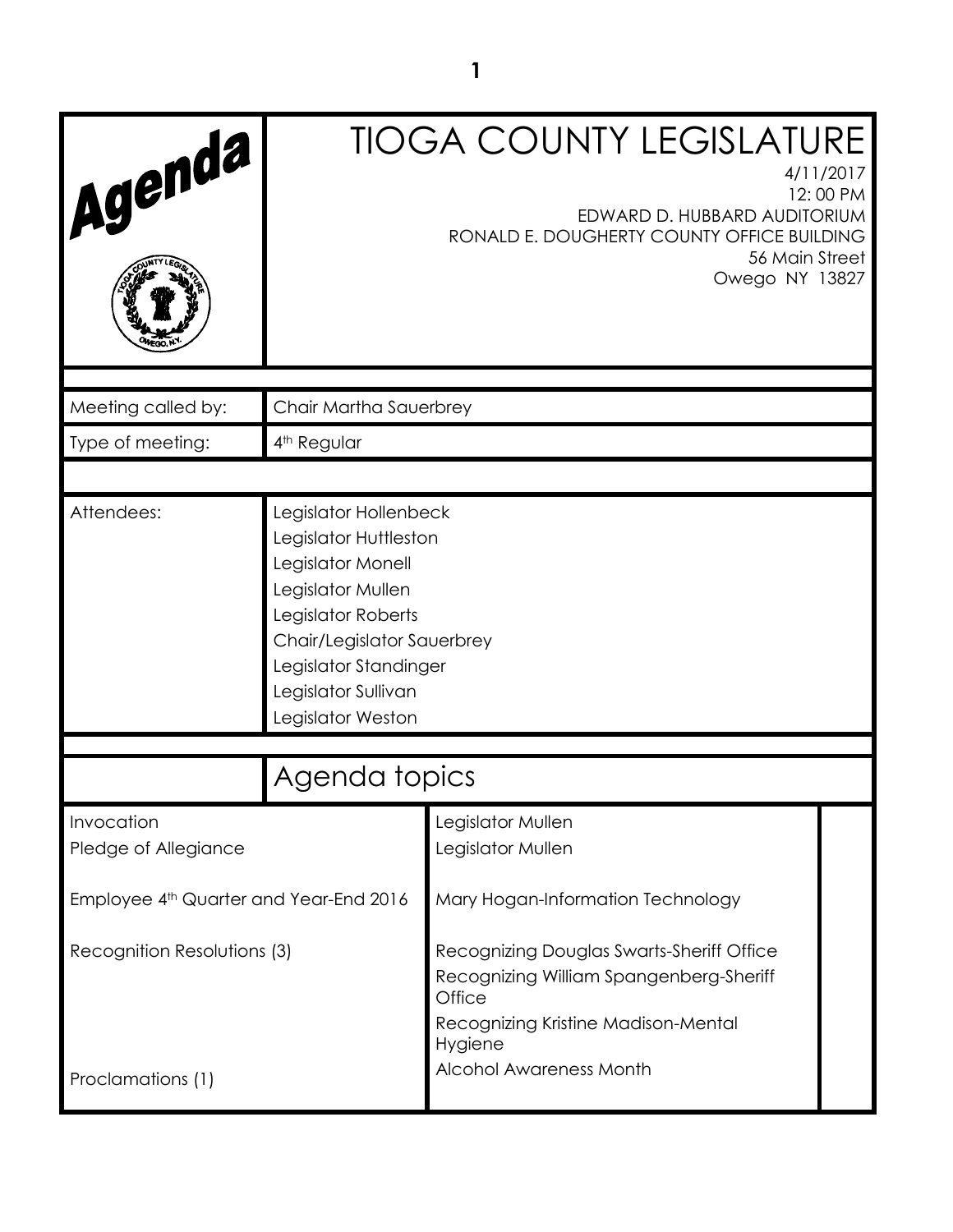| Privilege of the Floor                         |                                                                                                                                                                                                                                     |                                                                                                                                          |  |
|------------------------------------------------|-------------------------------------------------------------------------------------------------------------------------------------------------------------------------------------------------------------------------------------|------------------------------------------------------------------------------------------------------------------------------------------|--|
| Approval of Minutes                            |                                                                                                                                                                                                                                     | March 1 and 16, 2017                                                                                                                     |  |
| <b>Petitions, Communications &amp; Notices</b> |                                                                                                                                                                                                                                     |                                                                                                                                          |  |
| Appointments/Reappointments                    |                                                                                                                                                                                                                                     | 2 <sup>nd</sup> Deputy Chair                                                                                                             |  |
|                                                |                                                                                                                                                                                                                                     |                                                                                                                                          |  |
| <b>Reports Standing/Special Committees</b>     |                                                                                                                                                                                                                                     |                                                                                                                                          |  |
| <b>RESOLUTIONS:</b>                            |                                                                                                                                                                                                                                     | 1. Change May 2017 Legislative Meeting Time                                                                                              |  |
|                                                |                                                                                                                                                                                                                                     | 2. Appoint REAP Board Member                                                                                                             |  |
|                                                |                                                                                                                                                                                                                                     | 3. Appoint Member-Board of Ethics                                                                                                        |  |
|                                                |                                                                                                                                                                                                                                     | 4. Appoint Member-Board of Ethics                                                                                                        |  |
|                                                |                                                                                                                                                                                                                                     | 5. Appoint Members to Traffic Safety Board                                                                                               |  |
|                                                |                                                                                                                                                                                                                                     | 6. Re-Appoint Member to the Tioga County Planning Board                                                                                  |  |
|                                                | Office                                                                                                                                                                                                                              | 7. Amend Resolution No. 218-15 Amending Fees Real Property                                                                               |  |
|                                                |                                                                                                                                                                                                                                     | 8. Inter-Municipal Agreement Hazardous Waste                                                                                             |  |
|                                                |                                                                                                                                                                                                                                     | 9. Authorize the Submission of PTS (Police Traffic Services) Grant<br><b>Application Sheriff's Office</b>                                |  |
|                                                | 10. Accept Award of Roadside Marker Grant and Appropriate<br>Funds                                                                                                                                                                  |                                                                                                                                          |  |
|                                                | 11. Authorize Chair Signature on Host Community Agreement<br>between Tioga County and Renovus Energy, Inc.                                                                                                                          |                                                                                                                                          |  |
|                                                | 12. Adopt Policy 59 Tioga Video Security Surveillance Policy                                                                                                                                                                        |                                                                                                                                          |  |
|                                                | 13. LOCAL LAW TO BE INTRODUCED - A Local Law establishing<br>the salary for the Office of County Treasurer for the four year<br>term of office commencing January 1, 2018 and continuing<br>through and including December 31, 2021 |                                                                                                                                          |  |
|                                                | 2017                                                                                                                                                                                                                                | 14. Schedule Public Hearing Local Law Introductory No. A of                                                                              |  |
|                                                | Corrections                                                                                                                                                                                                                         | 15. Ratify Collective Bargaining Agreement with Tioga County<br>Association<br>National<br>Correctional<br>and<br><b>Employees Union</b> |  |
|                                                |                                                                                                                                                                                                                                     | 16. Authorize Appointment of Deputy Director of Public Health<br><b>Public Health Department</b>                                         |  |
|                                                | <b>Technician</b><br>Systems                                                                                                                                                                                                        | 17. Authorize Salary Reallocation Senior Computer Maintenance<br>Information<br>Technology & Communication                               |  |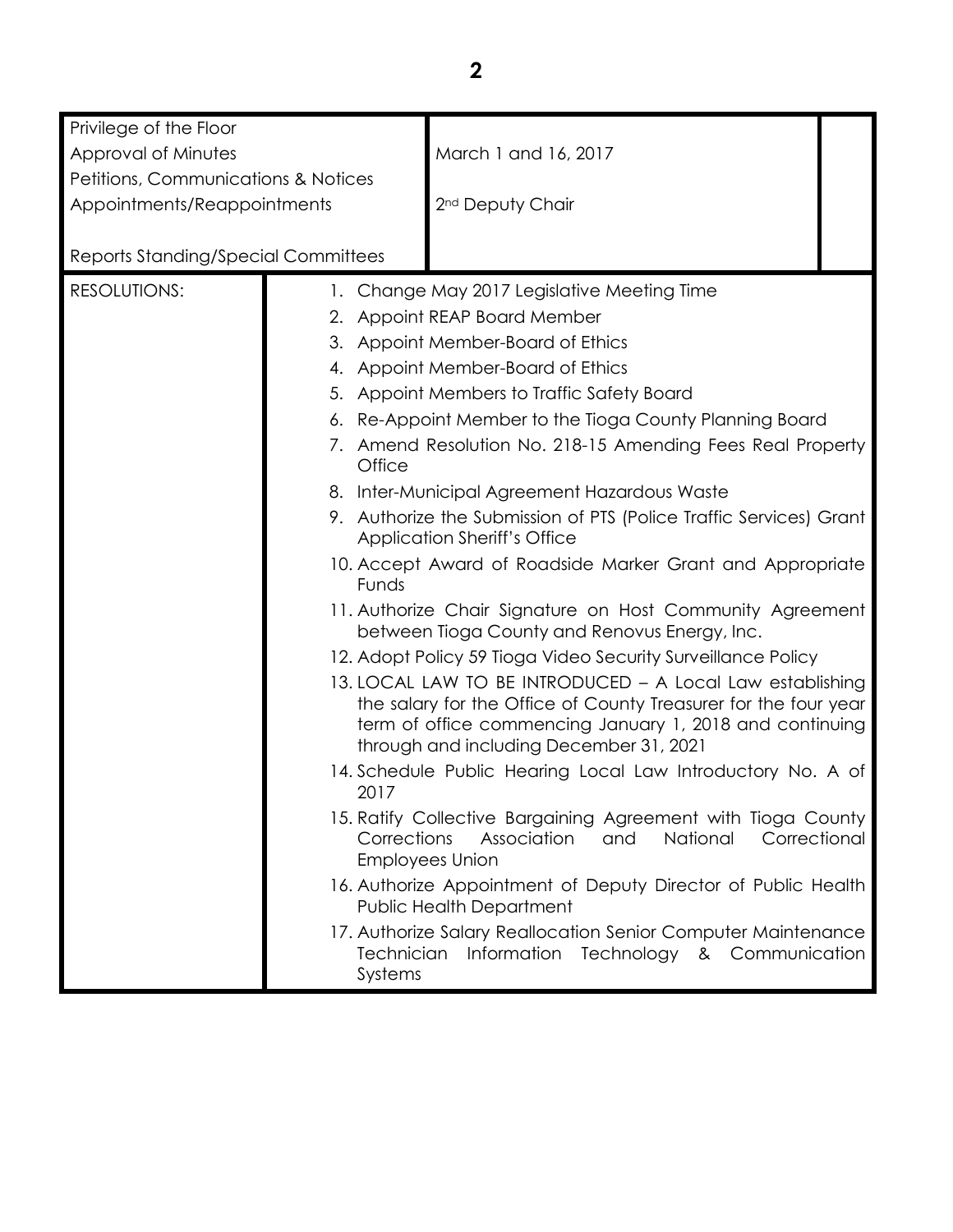REFERRED TO: THE PUBLIC SAFETY COMMITTEE

RESOLUTION NO. -17 RESOLUTION RECOGNIZING DOUGLAS SWARTS' 25 YEARS OF DEDICATED SERVICE TO TIOGA COUNTY

WHEREAS: Douglas Swarts was appointed as a Corrections Officer on 1/2/92; and

WHEREAS: Douglas Swarts has been dedicated and loyal in the performance of his duties and responsibilities during the past 25 years to Tioga County, thereby earning the respect of his colleagues and peers throughout Tioga County; and

WHEREAS: Douglas Swarts will retire from the Tioga County Sheriff's Office on April 29, 2017; therefore be it

RESOLVED: That the Tioga County Legislature, on its own behalf, as well as on behalf of the citizens of Tioga County, express sincere gratitude to Douglas Swarts for his 25 years of dedicated and loyal service to the residents of Tioga County; and be it further

RESOLVED: That this resolution be spread upon the minutes of this meeting and a certified copy be presented to this outstanding employee, Douglas Swarts.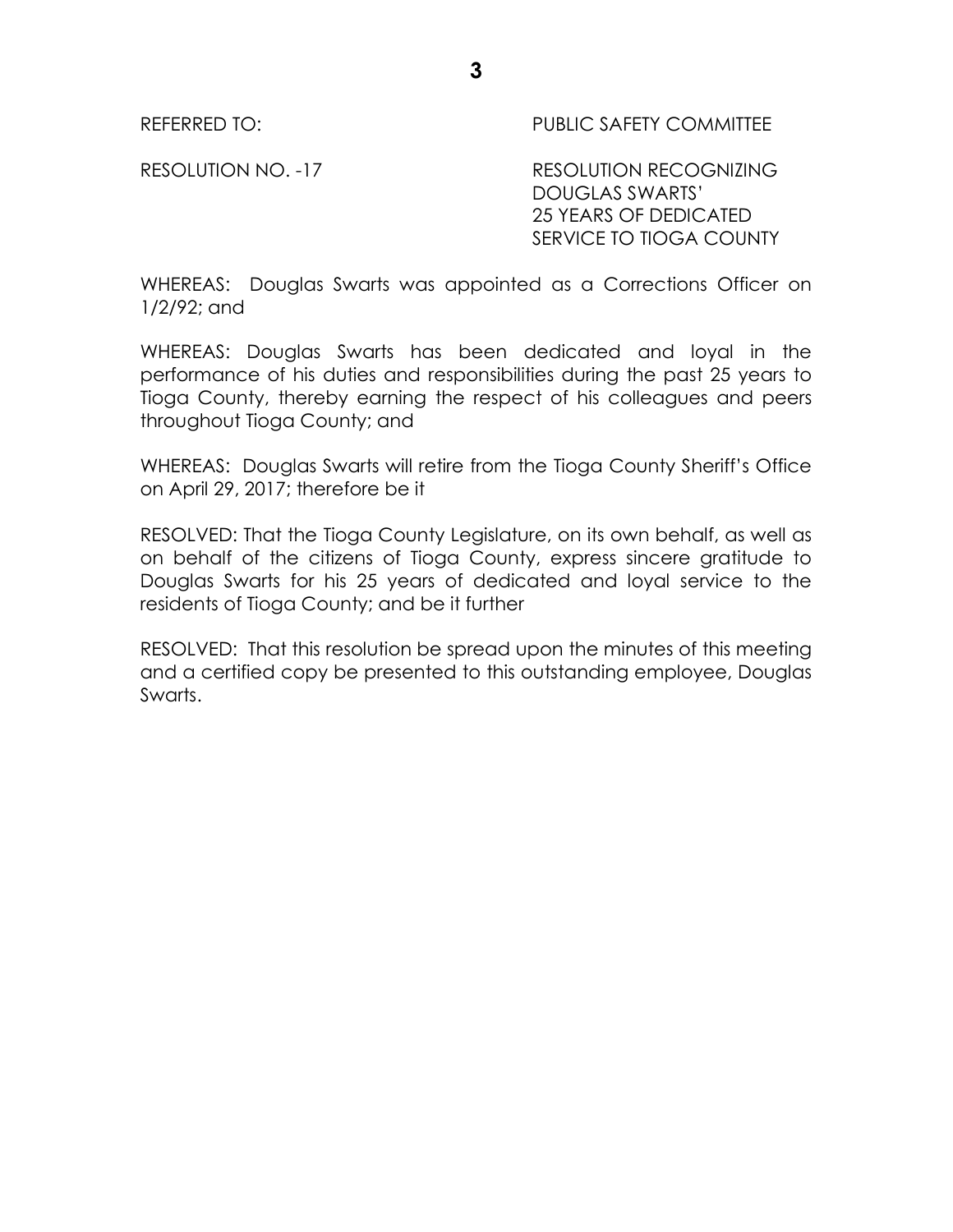REFERRED TO: PUBLIC SAFETY COMMITTEE

RESOLUTION NO. -17 RESOLUTION RECOGNIZING WILLIAM SPANGENBURG'S 25 YEARS OF DEDICATED SERVICE TO TIOGA COUNTY

WHEREAS: William Spangenburg was appointed as a Corrections Officer on 12/30/91; and

WHEREAS: William Spangenburg has been dedicated and loyal in the performance of his duties and responsibilities during the past 25 years to Tioga County, thereby earning the respect of his colleagues and peers throughout Tioga County; and

WHEREAS: William Spangenburg will retire from the Tioga County Sheriff's Office on March 31, 2017; therefore be it

RESOLVED: That the Tioga County Legislature, on its own behalf, as well as on behalf of the citizens of Tioga County, express sincere gratitude to William Spangenburg for his 25 years of dedicated and loyal service to the residents of Tioga County; and be it further

RESOLVED: That this resolution be spread upon the minutes of this meeting and a certified copy be presented to this outstanding employee, William Spangenburg.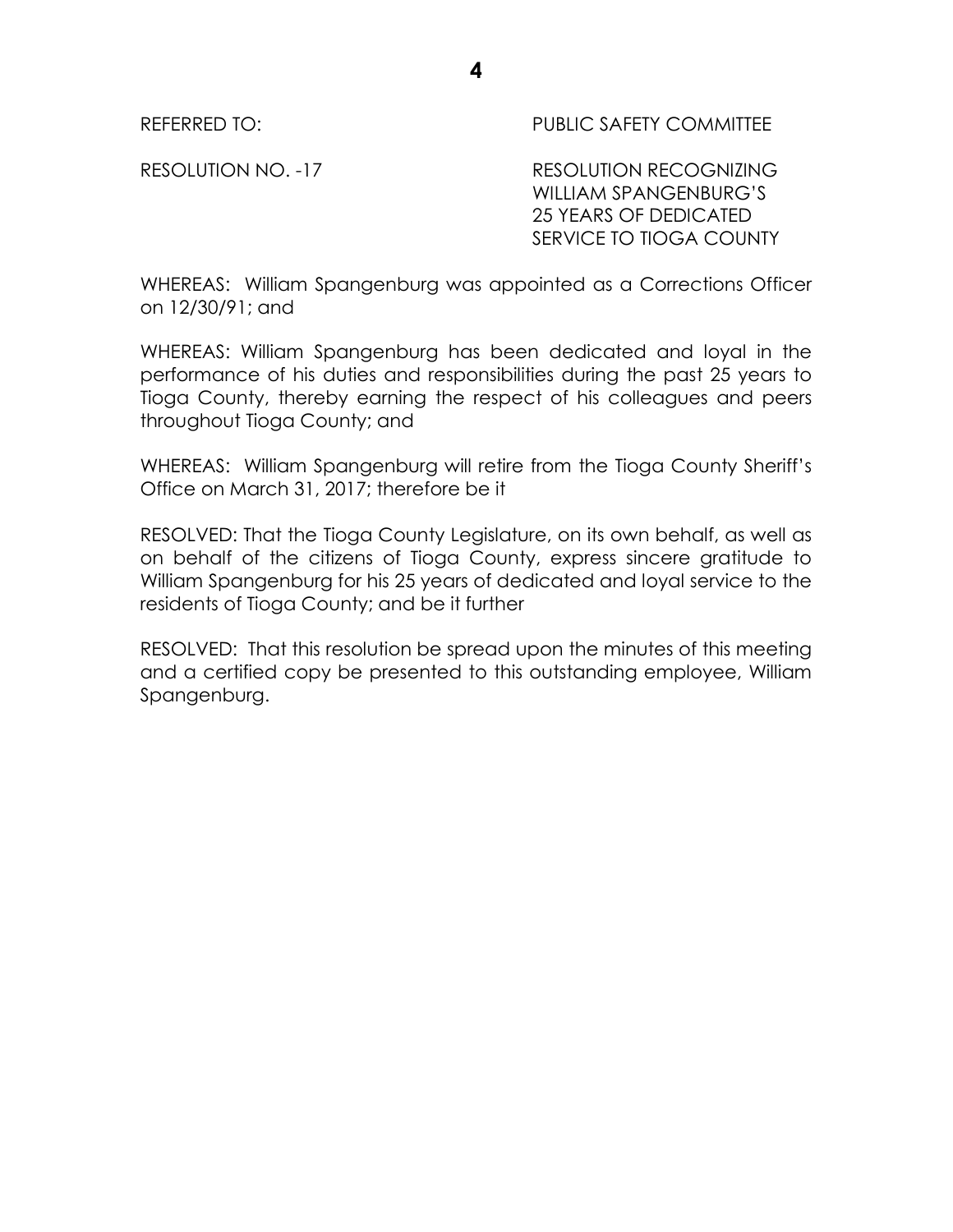REFERRED TO HEALTH & HUMAN SERVICES COMMITTEE

RESOLUTION NO. –17 RECOGNITION OF KRISTINE A. MADISON'S 20 YEARS OF DEDICATED SERVICE TO THE TIOGA COUNTY DEPARTMENT OF MENTAL HYGIENE

WHEREAS: Kristine A. Madison was appointed to the position of Account Clerk Typist on January 6, 1997, and promoted to Senior Account Clerk Typist in March 1999, amended to Account Associate II on January 25, 2017 with Tioga County Department of Mental Hygiene; the position she still holds; and

WHEREAS: Kristine A. Madison has been extremely dedicated, loyal and professional in the performance of her duties and responsibilities during the past 20 years to the Mental Hygiene Department. She has earned the respect of her director, colleagues and peers throughout Tioga County; and

WHEREAS: Mrs. Madison retired on March 31, 2017; therefore be it

RESOLVED: That the Tioga County Legislature, on its own behalf, as well as on behalf of the citizens of Tioga County, express sincere gratitude to Kristine A. Madison for her over 20 years of dedicated and loyal service to the residents of Tioga County; and be it further

RESOLVED: That this resolution be spread upon the minutes of this meeting and a certified copy be presented to this outstanding employee, Kristine A. Madison.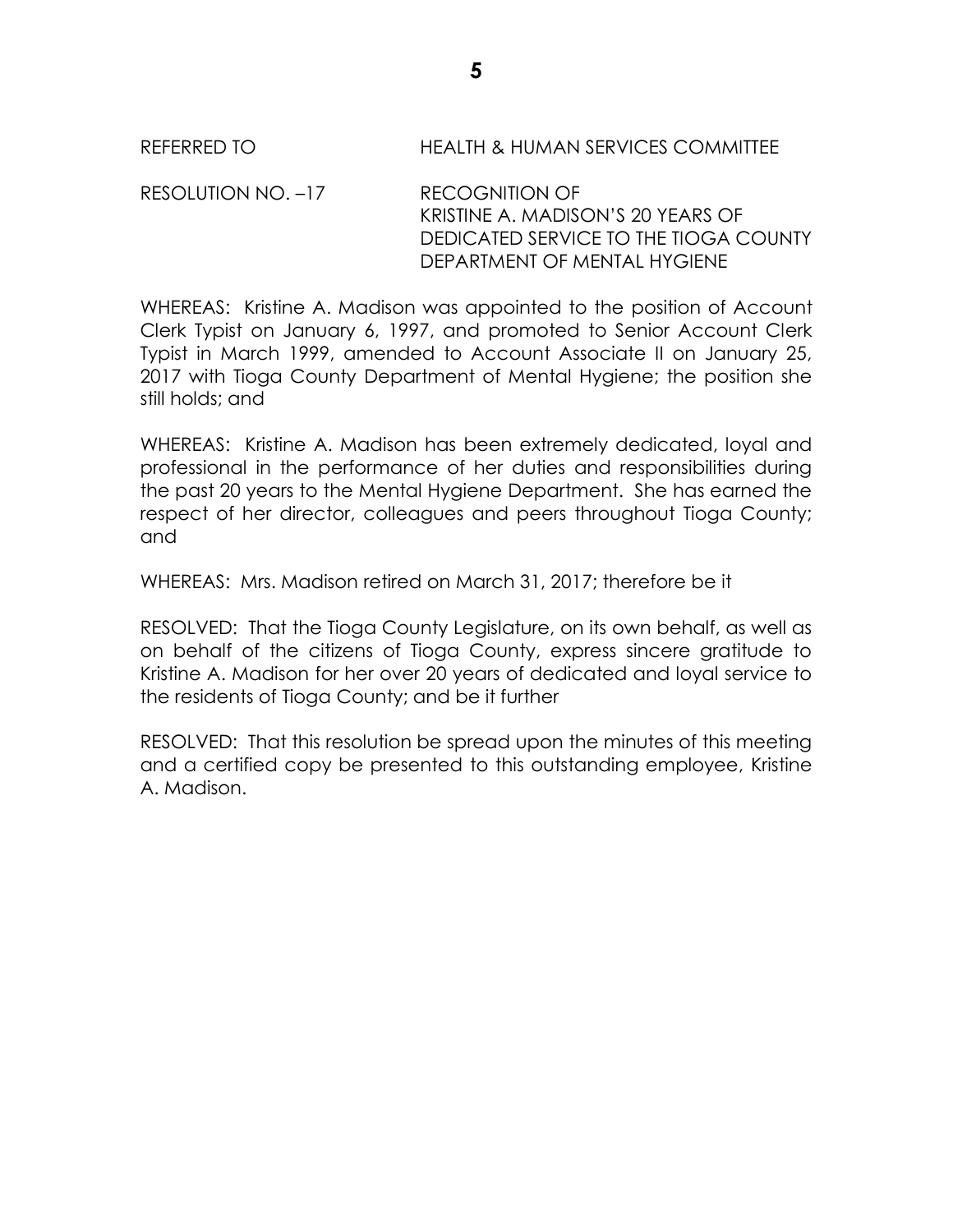#### **COUNTY OF TIOGA EXECUTIVE PROCLAMATION**

WHEREAS: Tioga County Public Health identifies alcohol abuse as a threat to the health of the community; and

WHEREAS: Alcohol-related motor vehicle injuries and deaths in Tioga County are nearly double the New York State average; and

WHEREAS: The percentage of adults that binge drink is 24%, which is higher than all neighboring counties; and

WHEREAS: Binge drinking can be identified as the practice of consuming more than 5 drinks for men and 4 drinks for women in a single sitting; and

WHEREAS: Alcohol remains the number one substance responsible for admission to a treatment program; and

WHEREAS: Over 60 diseases are related to alcohol use including cancer, liver cirrhosis, cardiovascular disease and depression; and

WHEREAS: Alcohol abuse can be devastating to an individual's life, their family and can lead to child abuse and or neglect; and

WHEREAS: Children that grow up in a household where alcohol is abused are 4 times more likely to also abuse alcohol; therefore

THE TIOGA COUNTY LEGISLATURE, County of Tioga, does hereby proclaim April as

#### ALCOHOL AWARENESS MONTH

and encourages all residents to educate themselves, talk to their children and to seek help when coping with alcohol and other substance abuse situations.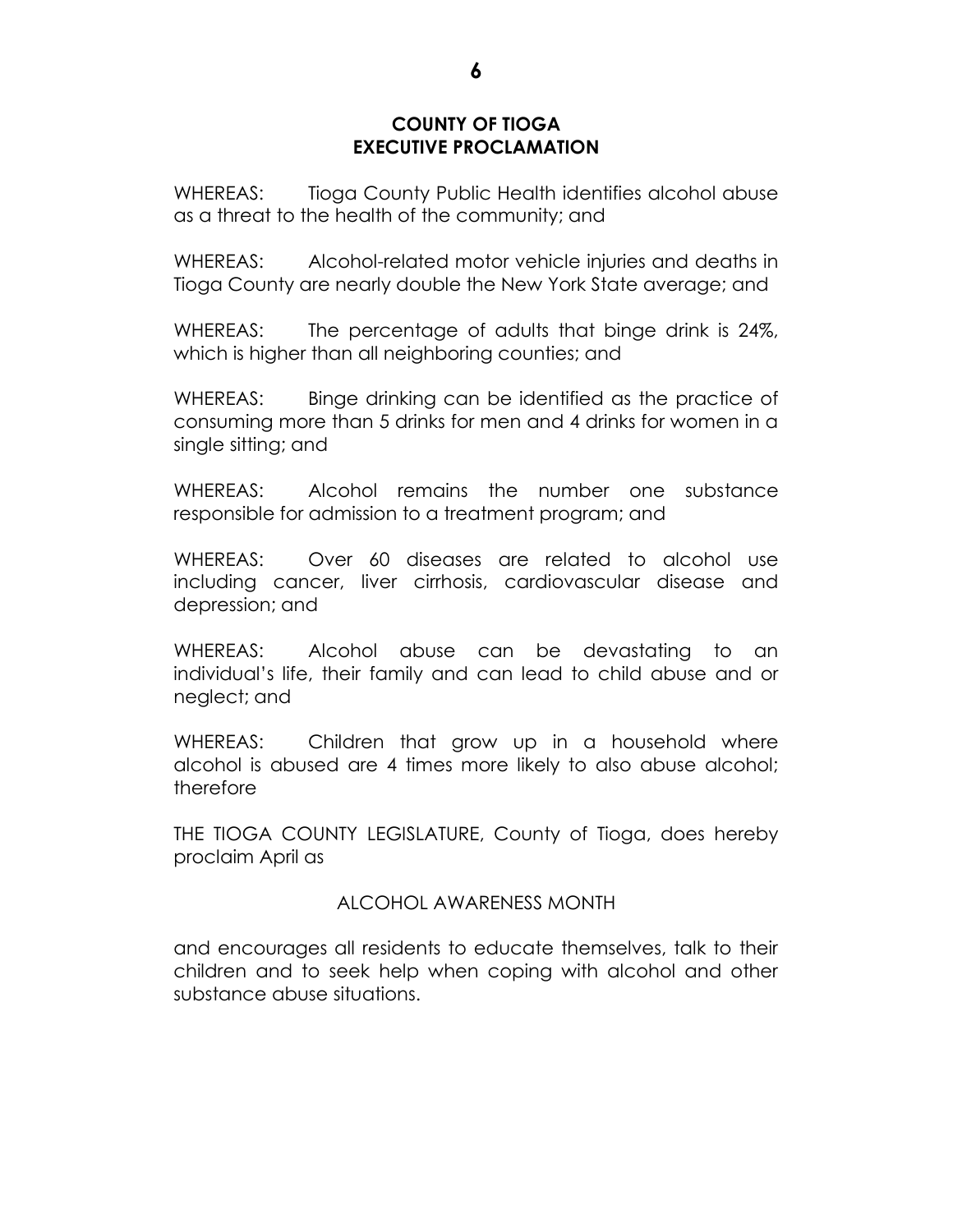| REFERRED TO:       | <b>LEGISLATIVE WORKSESSION</b> |
|--------------------|--------------------------------|
| RESOLUTION NO. –17 | CHANGE MAY 2017                |
|                    | LEGISLATIVE MEETING TIME       |

WHEREAS: The May 2017 Legislative meeting has been scheduled for Tuesday, May 9, 2017 at 12:00 p.m.; and

WHEREAS: The Legislature would like to change the meeting time; therefore be it

RESOLVED: That the May 9, 2017 Legislative meeting time be changed from 12:00 p.m. to 11:00 a.m.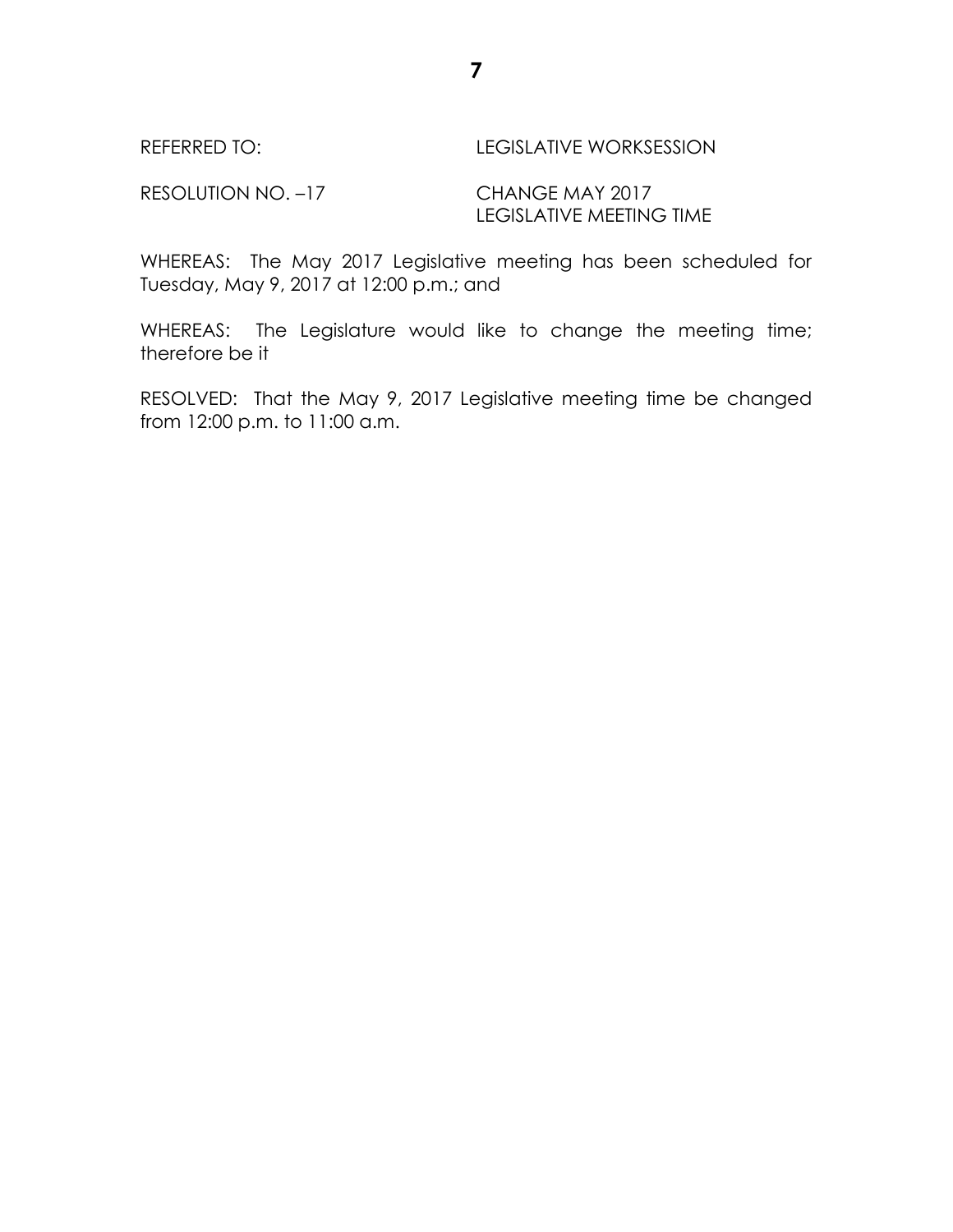#### REFERRED TO: ED&P COMMITTEE

RESOLUTION NO. -17 APPOINT REAP BOARD MEMBER

WHEREAS: The By-Laws of the REAP Board require that the Legislature nominate one person to act as its member on the REAP Board of Directors; and

WHEREAS: Bryant Myers, Executive Administrator for the IDA, term ends April 14, 2017; and

WHEREAS: Brittany Woodburn, Economic Development Specialist, is willing to serve on the REAP Board of Directors; therefore be it

RESOLVED: That Brittany Woodburn, Economic Development Specialist, be hereby appointed to the REAP Board for a two year term from April 15, 2017 through April 14, 2019.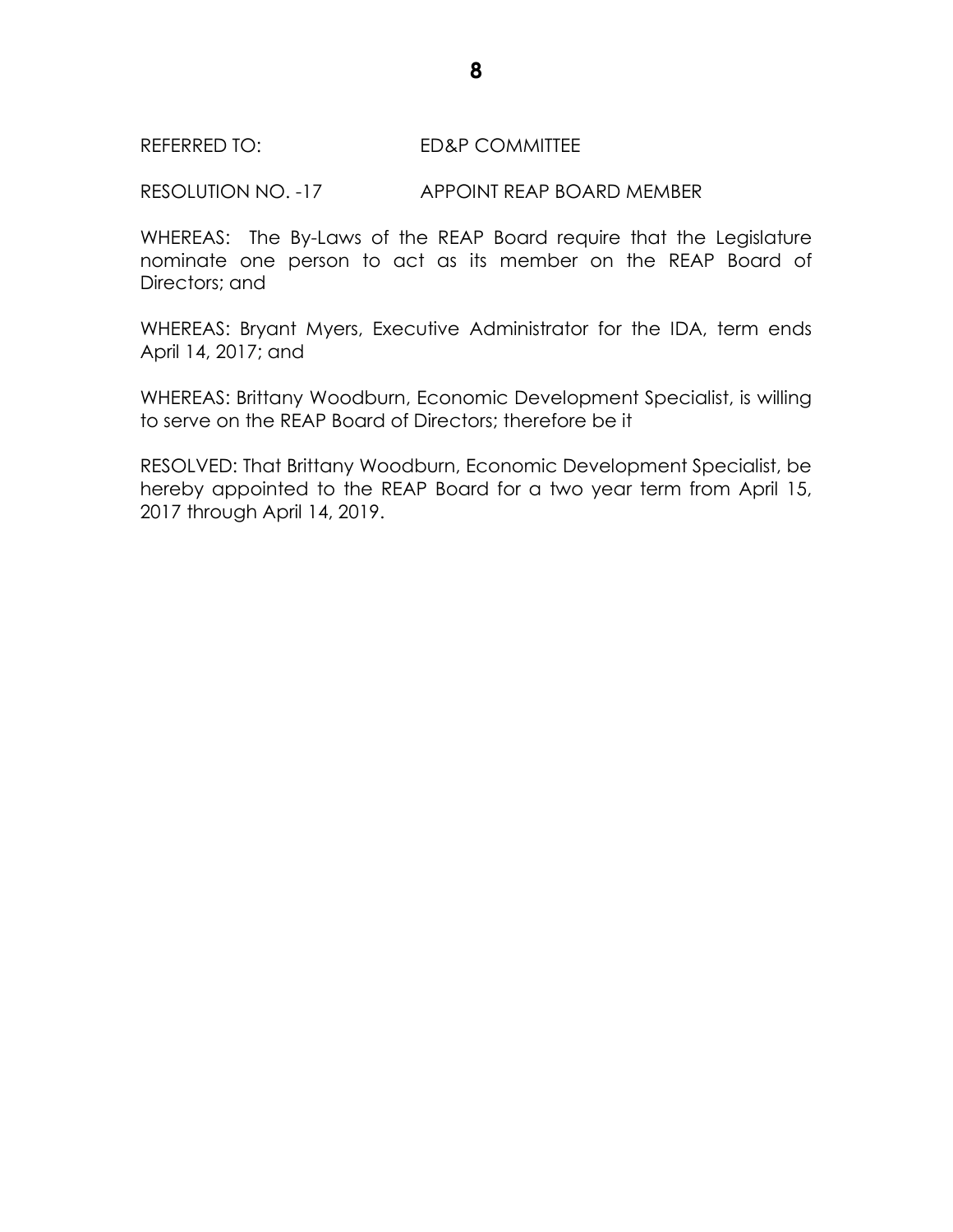RESOLUTION NO. -17 APPOINT MEMBER BOARD OF ETHICS

WHEREAS: The term of John Hitchings on the Board of Ethics expired on March 31, 2017; and

WHEREAS: Barbara Crannell has expressed interest and willingness to serve on the Board of Ethics; therefore be it

RESOLVED: That Barbara Crannell, Chair nomination, is hereby appointed to the Board of Ethics for a term of April 1, 2017 through March 31, 2020.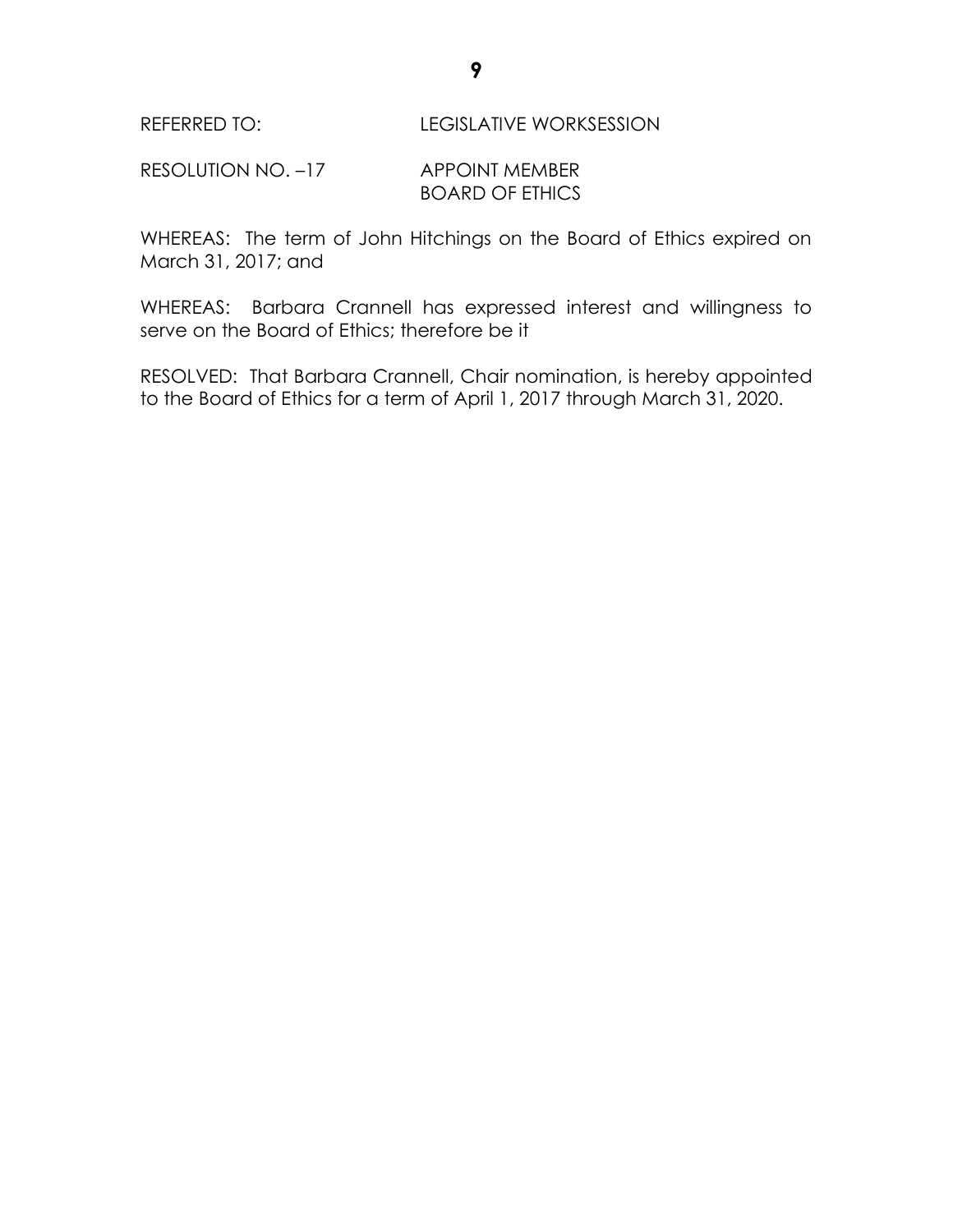#### REFERRED TO: LEGISLATIVE WORKSESSION

RESOLUTION NO. -17 APPOINT MEMBER BOARD OF ETHICS

WHEREAS: The term of F. John Waite on the Board of Ethics expired on March 31, 2017; and

WHEREAS: Joan Case has expressed interest and willingness to serve on the Board of Ethics; therefore be it

RESOLVED: That Joan Case, Minority Party nomination, is hereby appointed to the Board of Ethics for a term of April 1, 2017 through March 31, 2020.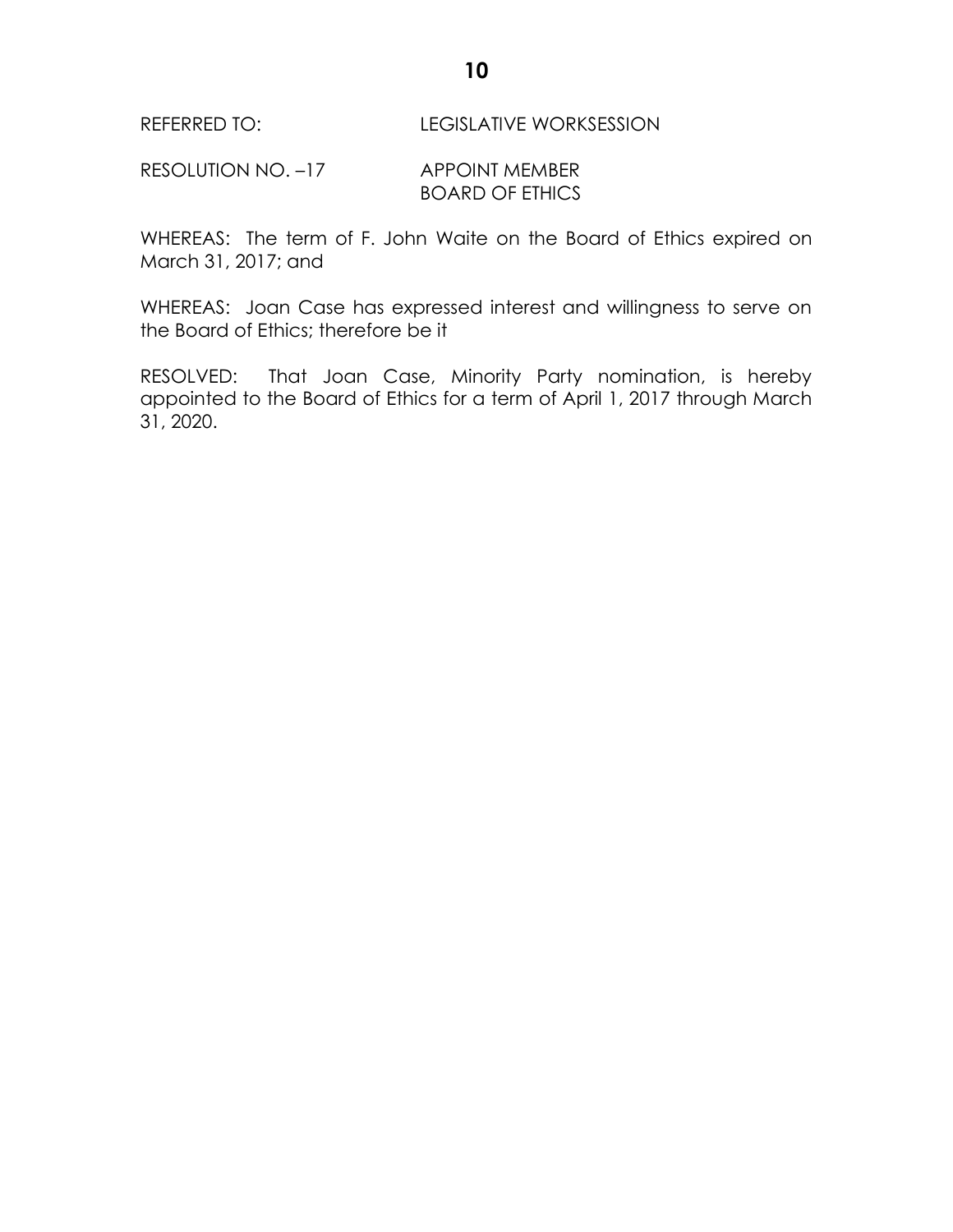| REFERRED TO:       | <b>PUBLIC SAFETY COMMITTEE</b>             |
|--------------------|--------------------------------------------|
| RESOLUTION NO. -17 | APPOINT MEMBERS TO<br>TRAFFIC SAFETY BOARD |

RESOLVED: That the following members be reappointed to the Traffic Safety Board for a term as follows:

TITLE TERM TERM

| James DeVita                                  | 3/31/17-4/1/20 |
|-----------------------------------------------|----------------|
| Tioga County STOP DWI Coordinator or Designee | 3/31/17-4/1/20 |
| Tioga County Fire Coordinator or designee     | 3/31/17-4/1/20 |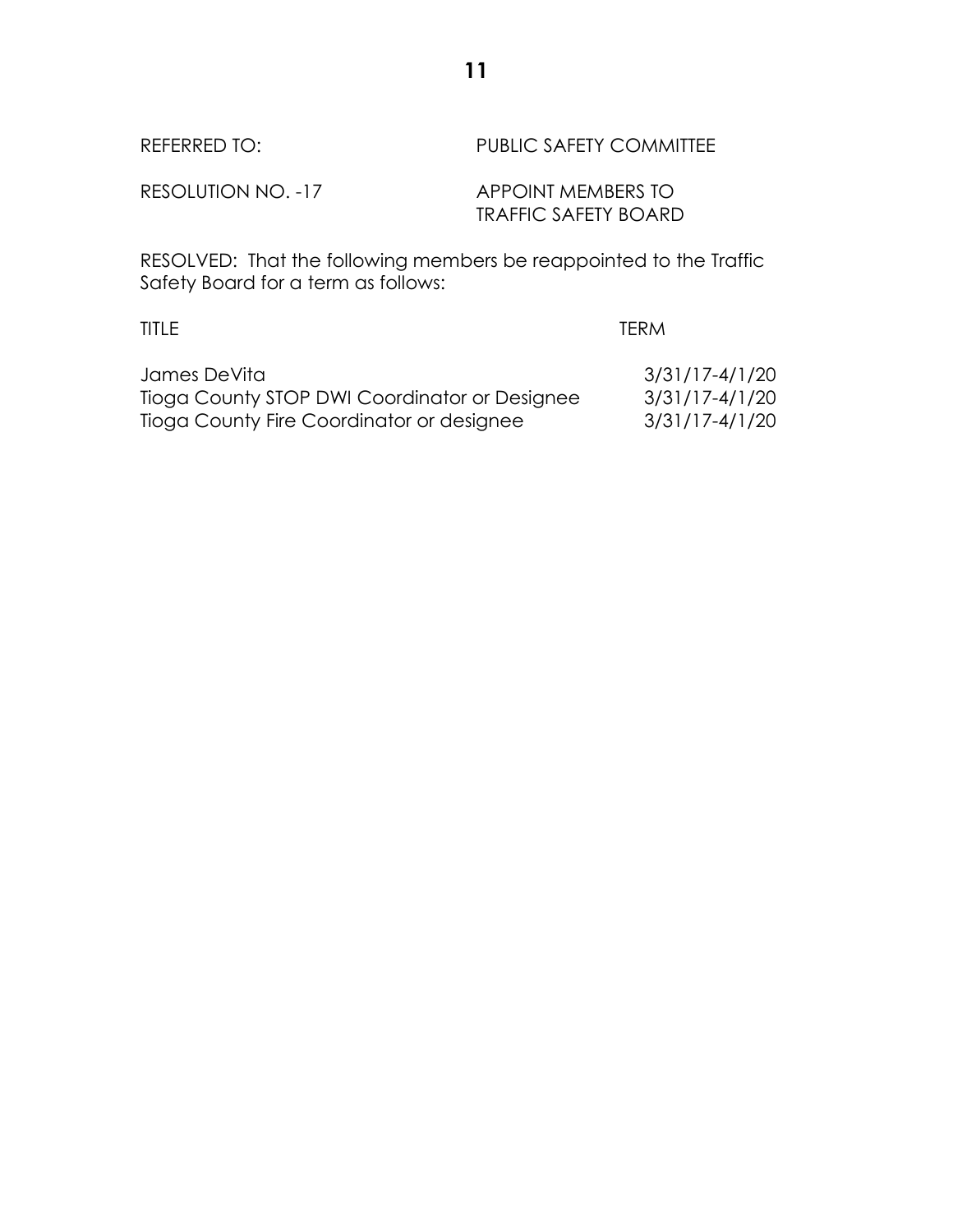# REFERRED TO: ED&P COMMITTEE

RESOLUTION NO. -17 RE-APPOINT MEMBER TO THE TIOGA COUNTY PLANNING BOARD

WHEREAS: The Village of Waverly's position on the Tioga County Planning Board has been vacant since December 2016 upon William Dimmick III's resignation; and

WHEREAS: William Dimmick, III's living situation has changed and he will now remain living in the Village of Waverly; and

WHEREAS: The Village of Waverly Board of Trustees has re-nominated William Dimmick, III to continue serving in this position as their representative, and he is willing and able to do so; therefore be it

RESOLVED: That the Tioga County Legislature hereby reappoint William Dimmick, III to the Tioga County Planning Board to continue his three-year term of 1/1/2017 – 12/31/19, effective April 12, 2017.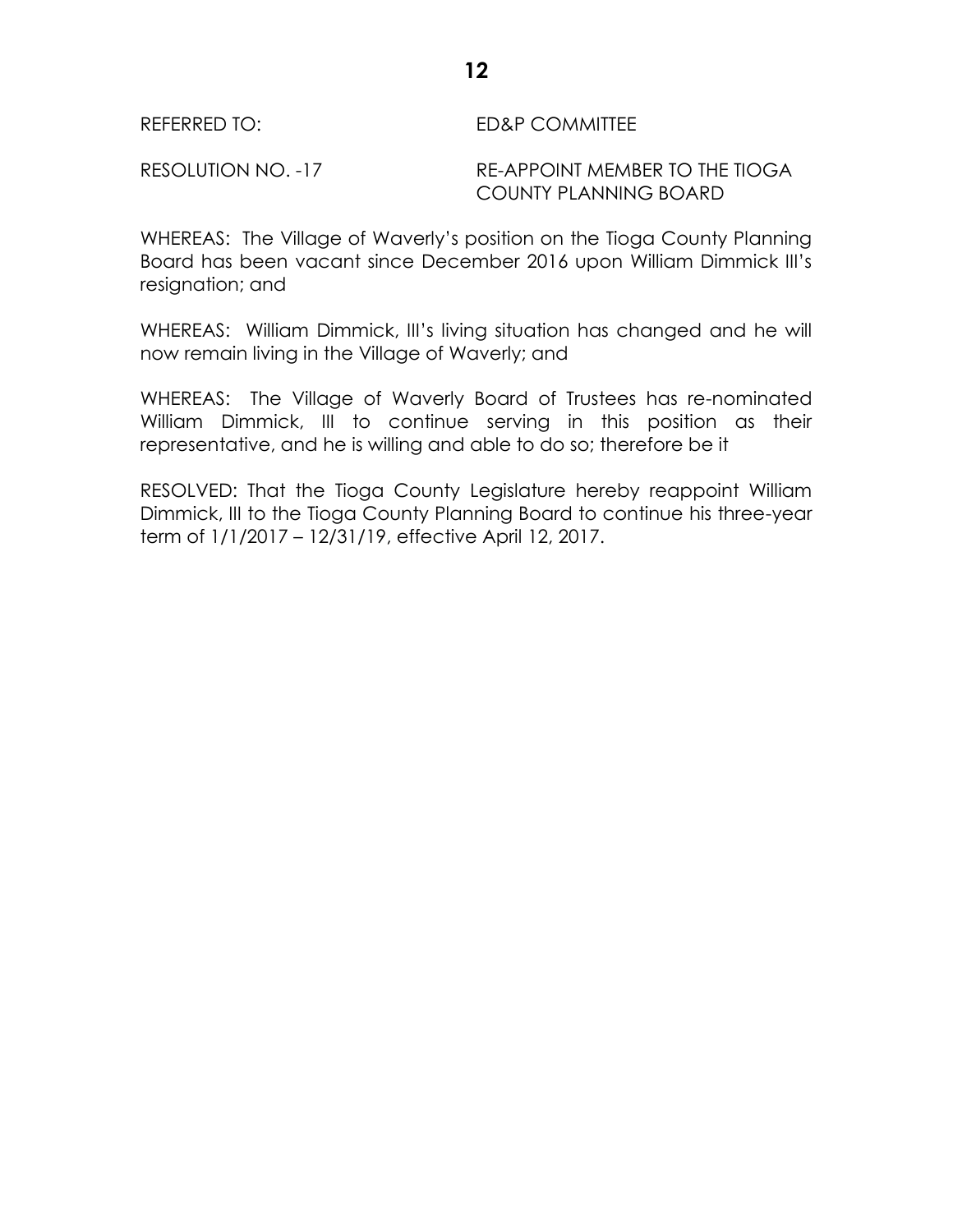# REFERRED TO: ADMINISTRATIVE SERVICES COMMITTEE

### RESOLUTION NO. -17 AMEND RESOLUTION NO. 218-15 AMENDING FEES REAL PROPERTY OFFICE

WHEREAS: Resolution Nos. 385-90, 102-00, 150-07, 345-09 and 218-15 established and modified schedules of charges; and

WHEREAS: Resolution No. 218-15 amended the RPS Data Files on CD, emailed, rps160d1, rps 155p1, rps150p1, per tax entity; and

WHEREAS: The Real Property Tax Service Agency has recommended that the fee be changed to \$75.00 per extract with all other fees remaining the same, be it therefore

RESOLVED: That Resolution No. 218-15 as amended by Resolution Nos. 385-90, 102-00, 150-07, and 345-09 be hereby amended and that the fee for RPS data files services be and hereby are established and modified as follows effective as of 05/01/2017:

RPS data files on CD, e-mailed,rps160d1,rps155p1,rps150p1, per tax entity 75.00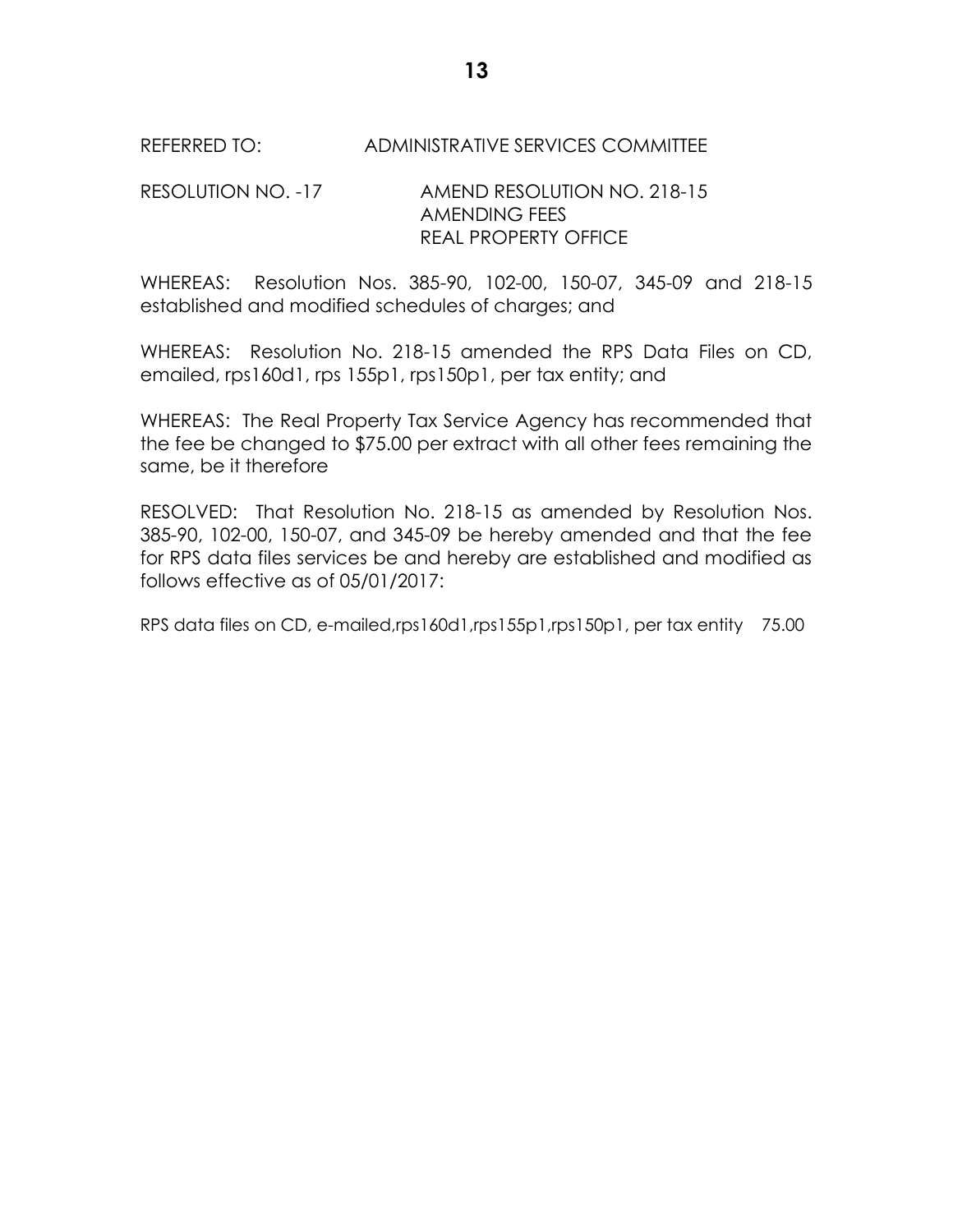#### REFERRED TO: PUBLIC WORKS COMMITTEE

#### RESOLUTION NO. -17 INTER-MUNICIPAL AGREEMENT HAZARDOUS WASTE

WHEREAS: Tioga County has had a contract and inter-municipal agreement for the disposal of hazardous waste with Broome County over the last sixteen years; and

WHEREAS: Broome County has developed a proposal plus an intermunicipal agreement allowing Tioga County to utilize Broome County's Hazardous Waste Facility for the years 2017-2019; therefore be it

RESOLVED: That the Tioga County Legislature authorizes and directs the Chair or their designee to renew the contract and inter-municipal agreement for the disposal of hazardous waste with Broome County for the years 2017-2019 upon approval by the County Attorney.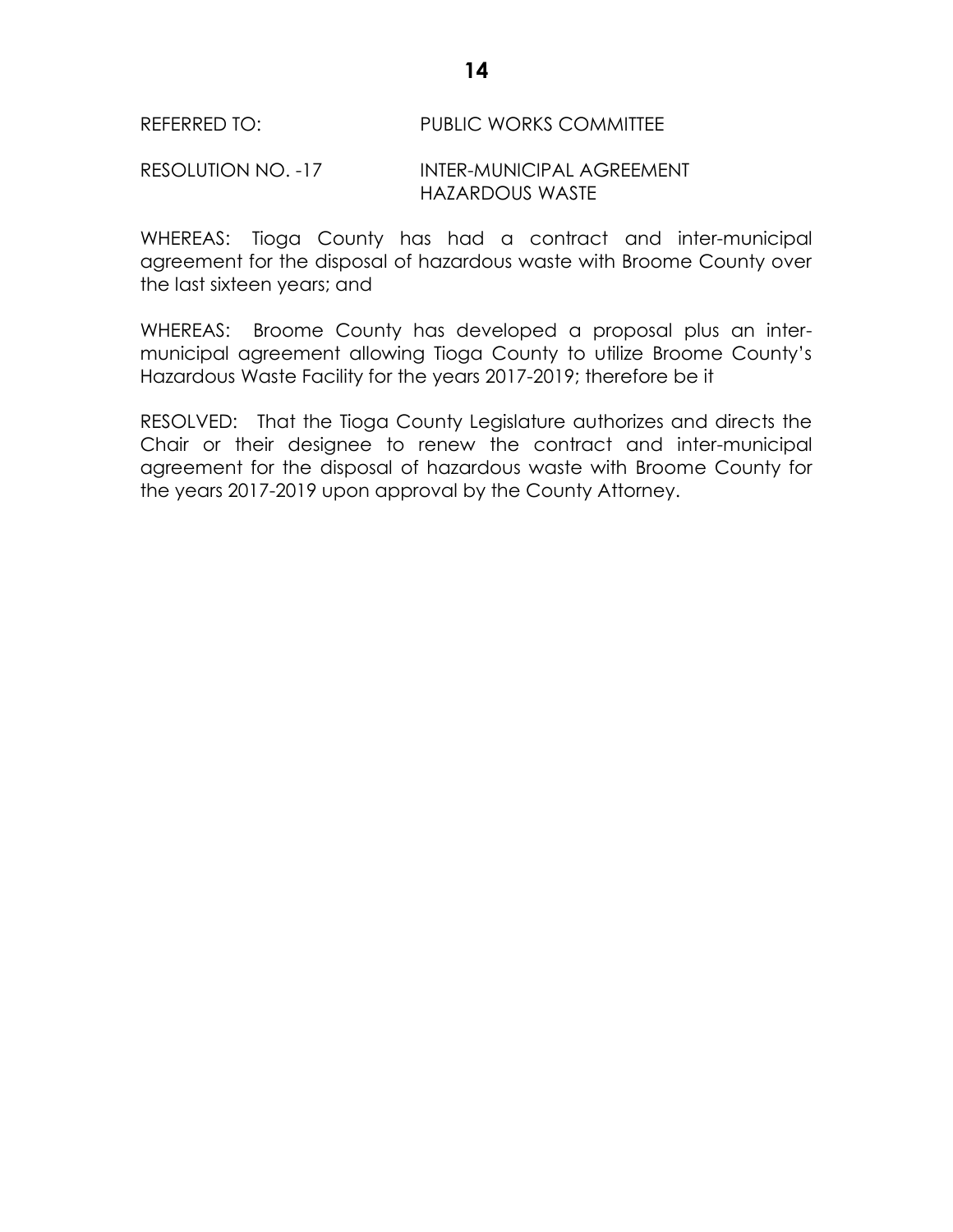REFERRED TO: PUBLIC SAFETY COMMITTEE FINANCE COMMITTEE

RESOLUTION NO. -17 AUTHORIZE THE SUBMISSION OF PTS (POLICE TRAFFIC SERVICES) GRANT APPLICATION SHERIFF'S OFFICE

WHEREAS: The NYS Governor's Traffic Safety Council has announced a FY'17 PTS (Police Traffic Services) grant; and

WHEREAS: Applications for this grant must be received no later than May 1, 2017; and

WHEREAS: County Policy #47 requires that a resolution be approved before any such grant applications are submitted; therefore be it

RESOLVED: That the Tioga County Sheriff's Office be authorized to submit the appropriate grant application for the purpose of securing this funding, and authorizes the Chair of the Legislature to sign such application.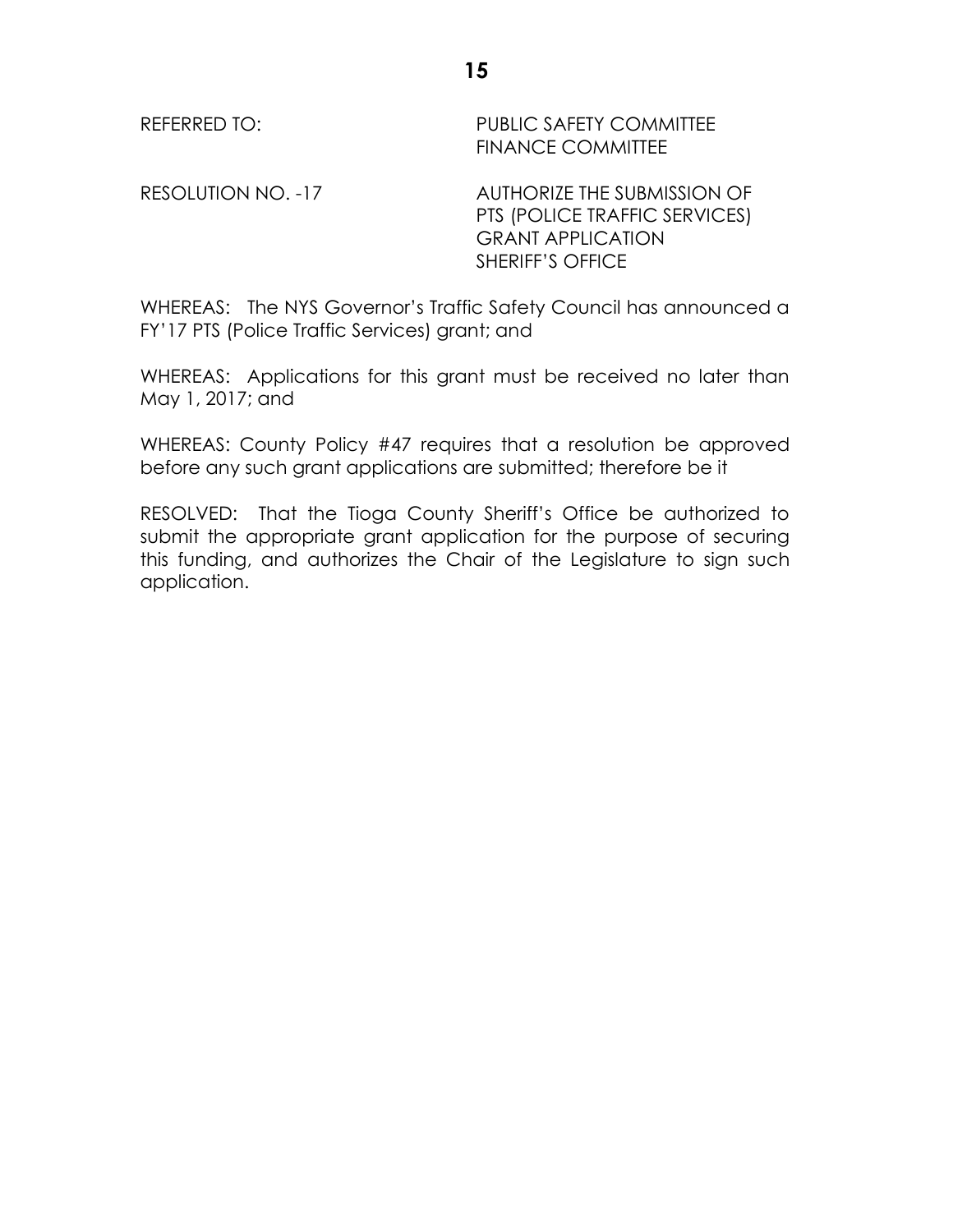# REFERRED TO: ADMINISTRATIVE SERVICES COMMITTEE

#### RESOLUTION NO. -17 ACCEPT AWARD OF ROADSIDE MARKER GRANT AND APPROPRIATE FUNDS

WHEREAS: The William G. Pomeroy Foundation strongly believes that historic markers play an important role in local historic preservation by serving a dual purpose. They educate the public and foster historic tourism, which in turn can provide much needed economic benefits to the towns and villages where the markers are placed; and

WHEREAS: The program will commemorate historic people, places or things by awarding grants to install historic markers. This funding includes a standard marker, mounting pole and shipping. Grantees are responsible for the installation of the marker; and

WHEREAS: Tioga County has been awarded \$1,060.00 for the 2017-2018 Centennial Historic Roadside Marker Grant Program for the 100<sup>th</sup> anniversary of NYS Women's Suffrage; and

WHEREAS: The funds will be used to purchase and install a historic marker on 18 Front Street in Owego NY representing the residence of Elizabeth Browne Chatfield, suffragist and private secretary to Susan B. Anthony; and

WHEREAS: Appropriation of funds and budget modification requires legislative approval; therefore be it

RESOLVED: That funding be appropriated and the 2017 budget be modified as follows:

| A7510 420890 Other Culture & Recreation Income |  | \$1,060.00 |
|------------------------------------------------|--|------------|
|------------------------------------------------|--|------------|

A7510 540640 Supplies (Not Office) \$ 1,060.00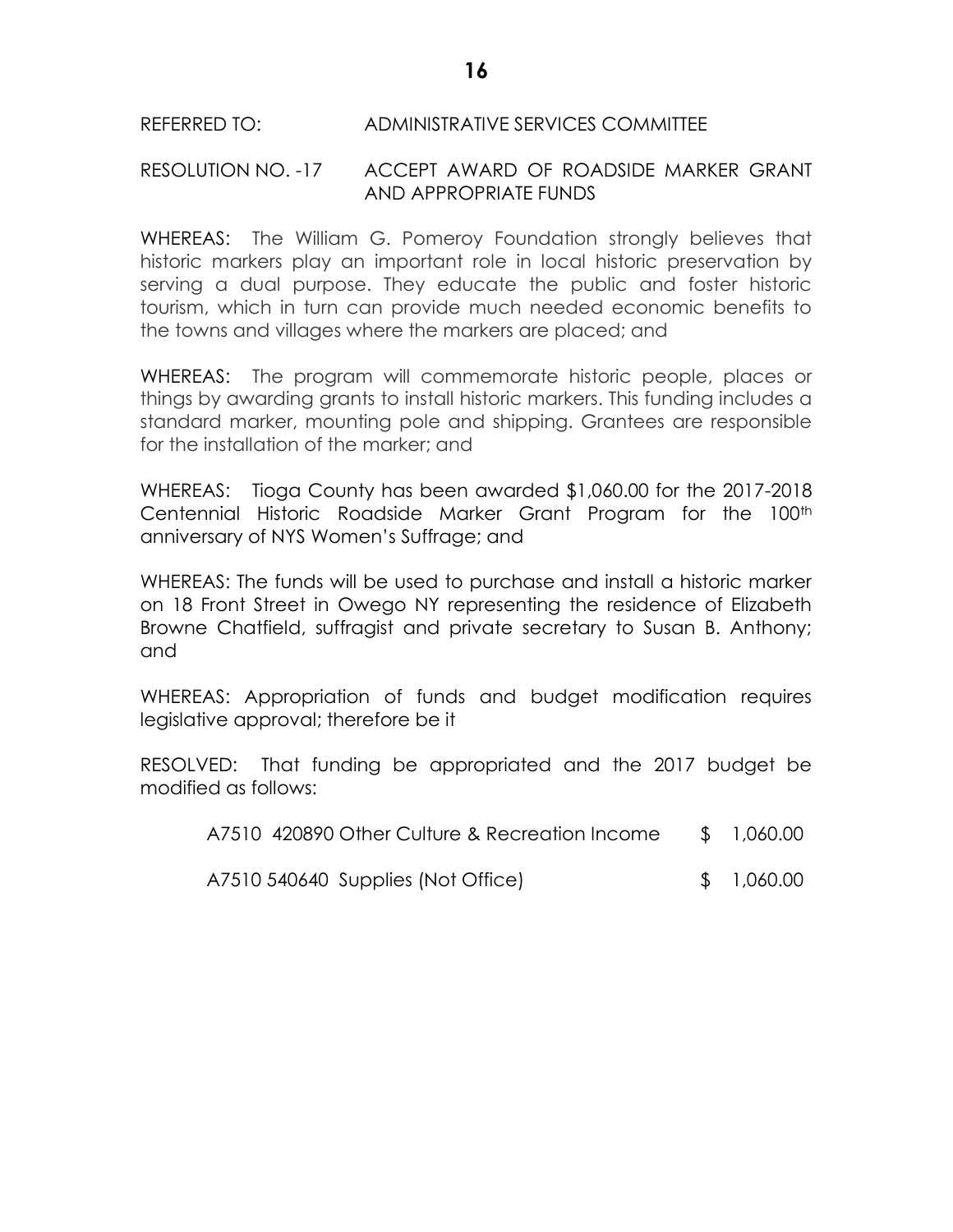REFERRED TO: ED&P COMMITTEE

RESOLUTION NO. –17 AUTHORIZE CHAIR SIGNATURE ON HOST COMMUNITY AGREEMENT BETWEEN TIOGA COUNTY AND RENOVUS ENERGY, INC.

WHEREAS: The Economic Development & Planning Department has been in discussion with representatives of Renovus Energy, Inc. with regard to a potential solar energy system and related infrastructure ("Project") to be built and operated in the Town of Candor, Tioga County, New York; and

WHEREAS: The Town of Candor has authorized the proposed Project; and

WHEREAS: The Economic Development and Planning Legislative Committee has reviewed and recommended the agreement between Tioga County and Renovus Energy, Inc., hereafter referred to as the Host Community Agreement to the full Legislature; and

WHEREAS: The Tioga County Legislature has also reviewed the proposed Host Community Agreement; and

WHEREAS: The Tioga County Legislature believes that the best interests of the residents of Tioga County will be served by the execution of the Host Community Agreement which specifies the parties rights, interests and obligations relative to the construction and operation of the solar energy system and related infrastructure; therefore be it

RESOLVED: That the Tioga County Legislature authorizes the Legislative Chair to sign the Host Community Agreement between Tioga County and Renovus Energy Inc. as recommended by the Economic Development and Planning Legislative Committee and upon approval by the County Attorney.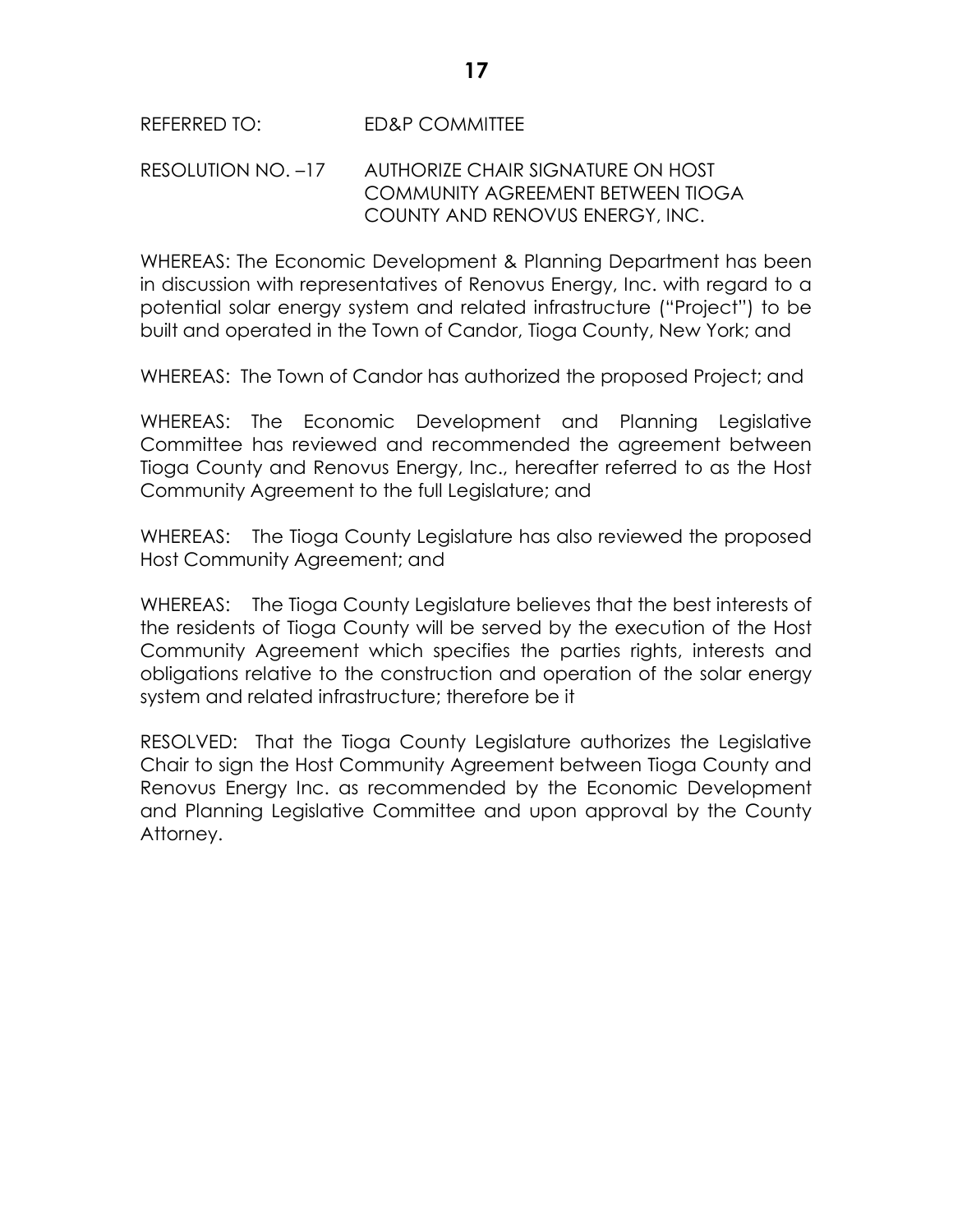REFERRED TO: LEGAL/FINANCE COMMITTEE LEGISLATIVE WORKSESSION

RESOLUTION NO. –17 ADOPT POLICY 59

TIOGA VIDEO SECURITY SURVEILLANCE POLICY

WHEREAS: The Safety Officer through working with the Information Technology Department and the County Attorney has expressed an interest in having a Video Security Surveillance Policy put in place for Tioga County; and

WHEREAS: There are video cameras currently installed and video cameras to be installed in County Office Buildings in designated areas for video security surveillance monitoring; therefore be it

RESOLVED: That Policy 59 Tioga Video Security Surveillance Policy is hereby adopted as follows and to be effective on adoption:

# **TIOGA VIDEO SECURITY SURVEILLANCE POLICY**

**Purpose**: Tioga County may utilize video monitoring equipment at County facilities in an effort to create a safer and more secure environment at those locations. This policy is designed to detail the use of video surveillance to detail the collection and use of video information and thereby promote the privacy of those who work at and visit surveilled locations.

**Systems Covered:** This policy shall apply to all fixed video surveillance systems on county premises with the exception of: systems under the direction of the Sheriff including those at the Tioga Public Safety Building; those systems under the direct supervision of the NYS Office of Court Administration; covert systems employed by any law enforcement agency having jurisdiction; and video conferencing systems including those utilized for remote hearings and appearances.

**General Policy**: Video surveillance systems may only be deployed in public areas of county controlled premises. Conspicuous signage will be posted in common areas to inform visitors and employees that the area is being monitored.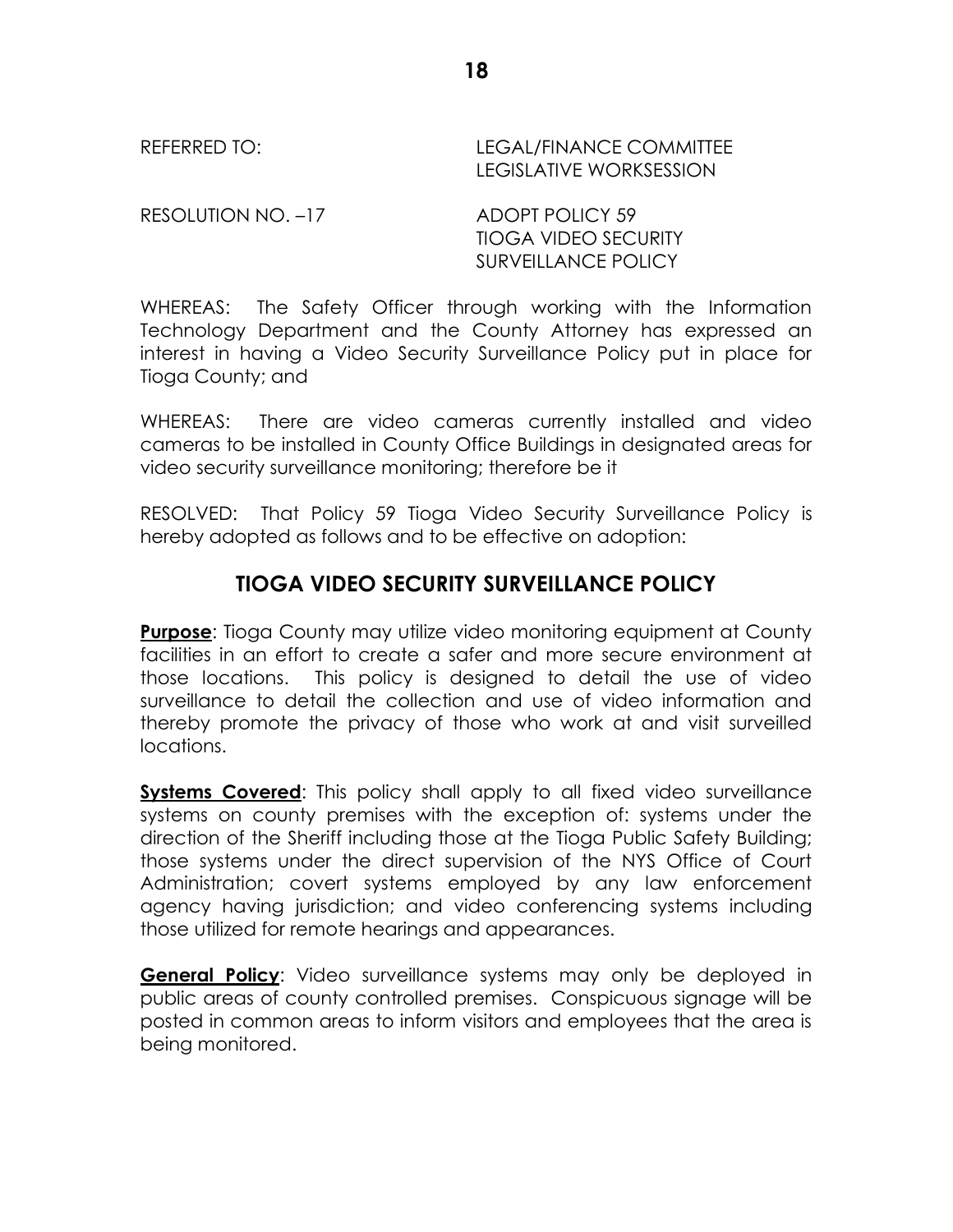The location and type of camera system to be deployed shall be determined by the Director of Information Technology. This may include systems and cameras which lack the capacity to record data. Placement of cameras shall only be considered for the security and safety of employees and visitors. Cameras shall never be placed in areas where privacy would normally be expected. Camera placement must take into consideration any confidential material that could be visible. No video surveillance system shall be intentionally deployed to monitor private property although the system may incidentally capture nearby premises and public activities if required to adequately monitor county areas.

Video surveillance systems will not record or monitor sound and shall not be monitored for the content of any visually captured conversations. Monitoring individuals based on characteristics of race, gender, ethnicity, sexual orientation, disability, or other protected classification is prohibited.

Information and images produced by video surveillance systems are intended to: assist in the identification and prevention of threats; to deter theft and other crimes; to assist in identifying, apprehending and prosecuting offenders; to assist in gathering evidence for criminal actions; to help emergency services personnel respond to emergency events; and to assist in resolving a citizen or employee complaint or County investigation.

The County will designate personnel with the capability to monitor live surveillance footage. The County will designate a limited number of personnel with permission to view recorded video. Access levels will be designated by the Tioga Legislative Chair in consultation with the Finance, Legal and Safety Committee, the Director of Information Technology, the Director of Personnel and the County Attorney.

Recorded material may be viewed for the purposes of system maintenance, to investigate onsite incidents, claims, regulatory or policy violations and to locate material related to a legitimate criminal or other investigation. Recorded video shall not be released except as provided herein or as required by law.

Information and images produced by surveillance systems may be monitored or copied by law enforcement personnel when authorized by the Tioga Sheriff or District Attorney, by the Chair of the County Legislature, and by any other persons if authorized by a court of competent jurisdiction. The Information Technology Department may monitor, review, or copy only such video as may be necessary for system maintenance. A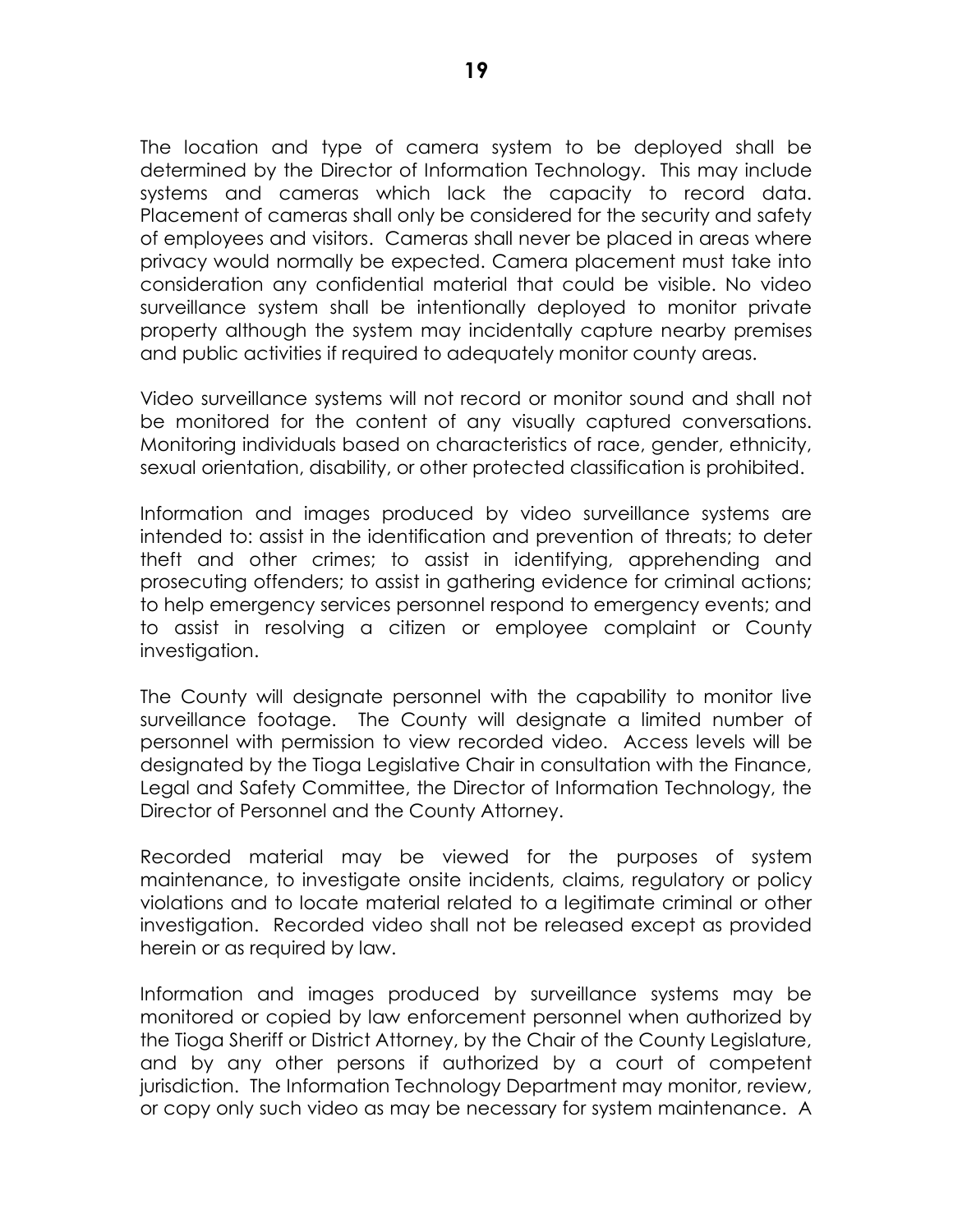log of who accessed, when and for what purposes will be maintained by the Information Technology Department.

Surveillance footage shall not be utilized to conduct personnel investigations including those related to work place attendance or work quality. However, the County may utilize routine security camera recordings in support of disciplinary proceedings or in a civil suit or other proceeding involving person(s) whose activities are shown on the recording and relate to the proceeding.

Digital data will be stored on servers accorded appropriate computer security with access by authorized personnel. Recorded analog or digital data shall be stored and maintained for at least 90 days after the date of recording, unless the Tioga Sheriff, District Attorney, Chair of the County Legislature or County Attorney determines that specified video may be material and relevant to law enforcement or administrative investigation, or to potential claims and litigation. In these cases, the imagery shall be destroyed or erased as soon as practicable, but no less than three years following the date of recording.

The Information Technology department shall be responsible for the operation and maintenance of the video surveillance systems covered by this policy, and for the implementation of this policy.

Surveillance system feeds are a tool which may be monitored to support investigations and enhance safety. The existence of such systems and of this policy, are not a guarantee of safety and does not imply that security cameras will be monitored in real time.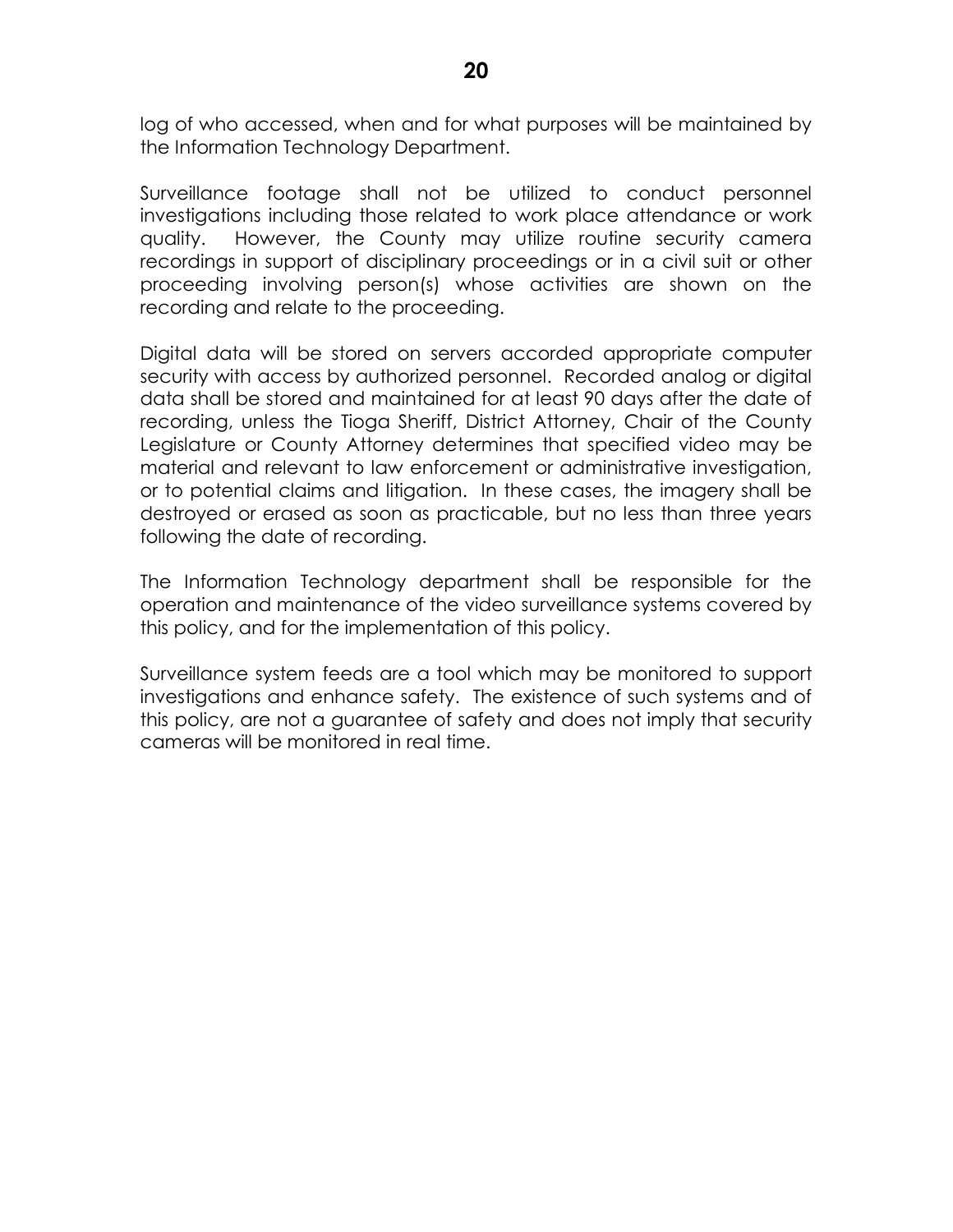LOCAL LAW TO BE INTRODUCED County of Tioga

Local Law No. of the Year 2017.

A Local Law establishing the salary for the Office of County Treasurer for the four year term of office commencing January 1, 2018 and continuing through and including December 31, 2021.

Be It Enacted by the Legislature of the County of Tioga as follows:

SECTION 1: PURPOSE

As set forth at Local Law No. 3 of 2003, the annual salary for the elected public office of County Treasurer shall not be increased during a term of office.

Accordingly, it is the purpose and intent of this Local Law to establish the salary for Office of County Treasurer for the four-year term of office commencing January 1, 2018 and continuing through and including December 31, 2021.

#### SECTION 2: ANNUAL SALARY

- A) The annual salary for the Office of County Treasurer for the term of office beginning January 1, 2018 and continuing through and including December 31, 2021 is hereby established as follows:
	- 1. County Treasurer \$68,000

SECTION 3: SEVERABILITY

If any clause, sentence, phrase, paragraph, subdivision, section, rule or part of this ordinance shall be adjudged by any Court or Agency of competent jurisdiction to be invalid, such judgment shall not affect, impair, or invalidate the remainder thereof, but shall be confined in its operation to the clause, sentence, phrase, paragraph, subdivision, section, rule or part thereof directly involved in the controversy in which such judgment shall have been rendered.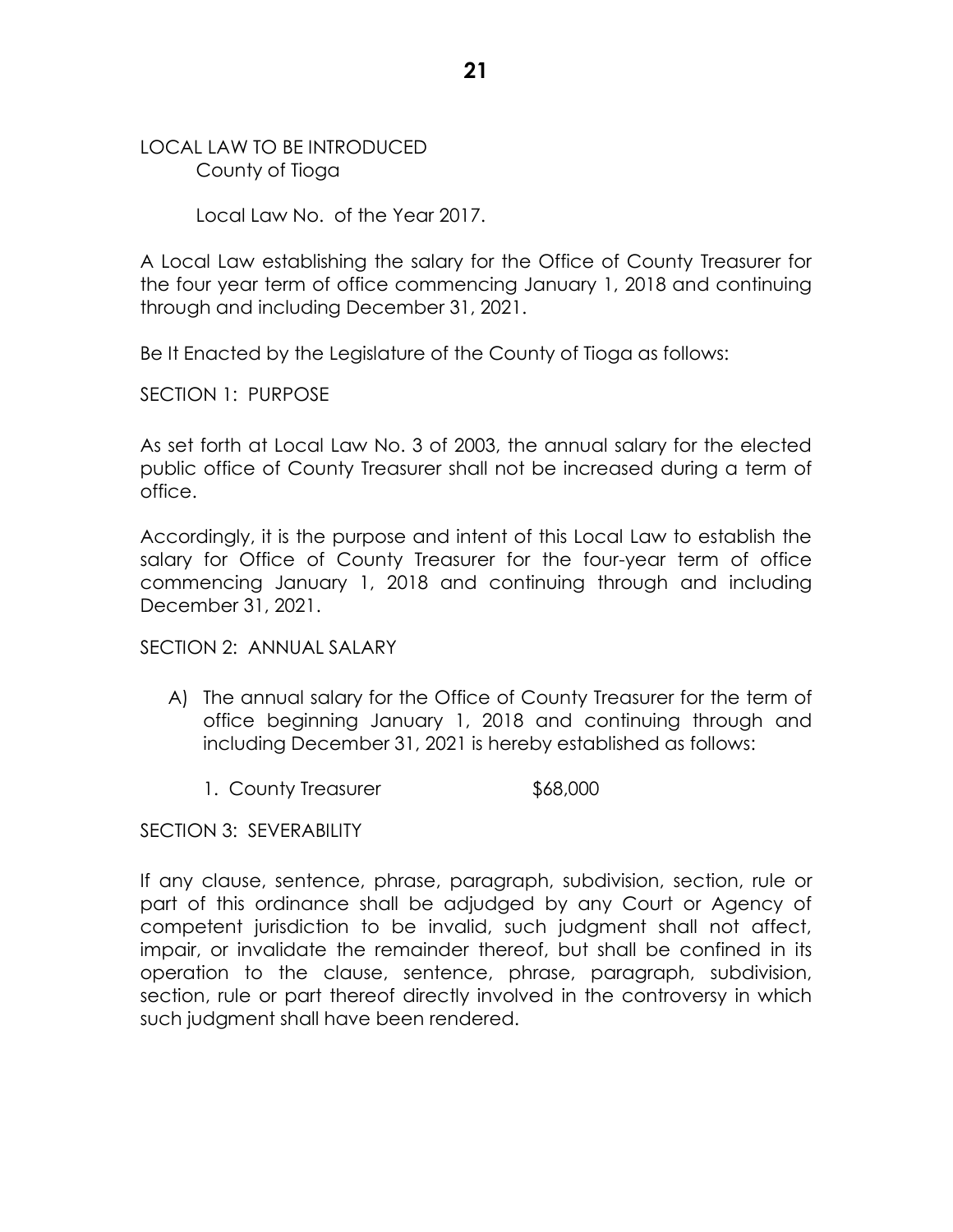# SECTION 4: EFFECTIVE DATE

This Local law shall take effect January 1, 2018.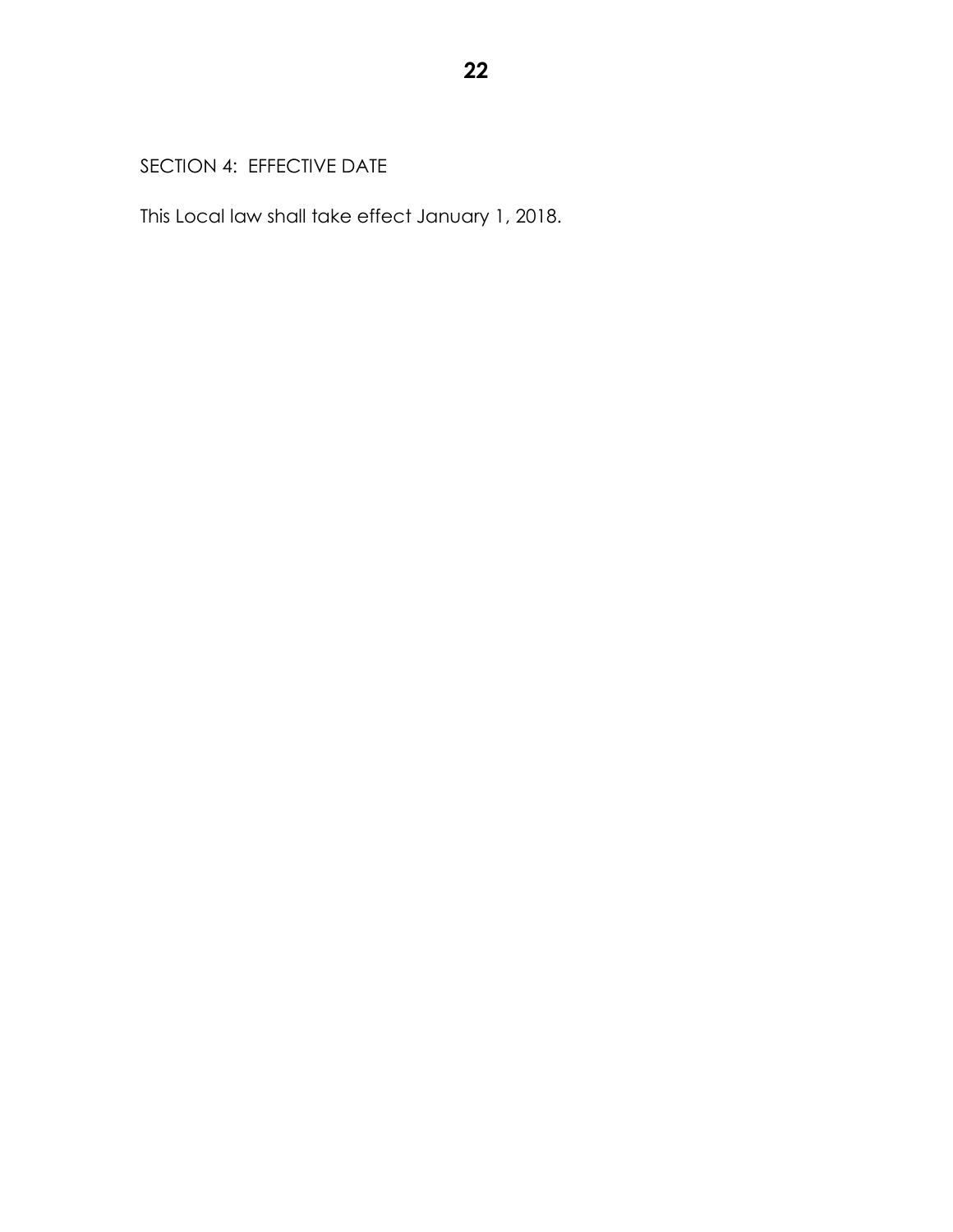| REFERRED TO:       | LEGISLATIVE WORKSESSION<br>PERSONNEL COMMITTEE                            |
|--------------------|---------------------------------------------------------------------------|
| RESOLUTION NO. -17 | <b>SCHEDULE PUBLIC HEARING</b><br>LOCAL LAW INTRODUCTORY<br>NO. A OF 2017 |

RESOLVED: That a public hearing shall be held on Local Law Introductory No. A of 2017 A Local Law establishing the salary for the Office of County Treasurer for the four year term of office commencing January 1, 2018 and continuing through and including December 31, 2021 in the Edward D. Hubbard Auditorium of the Ronald E. Dougherty County Office Building, 56 Main Street, Owego, New York 13827 on Thursday, May 4, 2017 at 1:00 P.M. All persons desiring to present written or oral comments may do so at said time.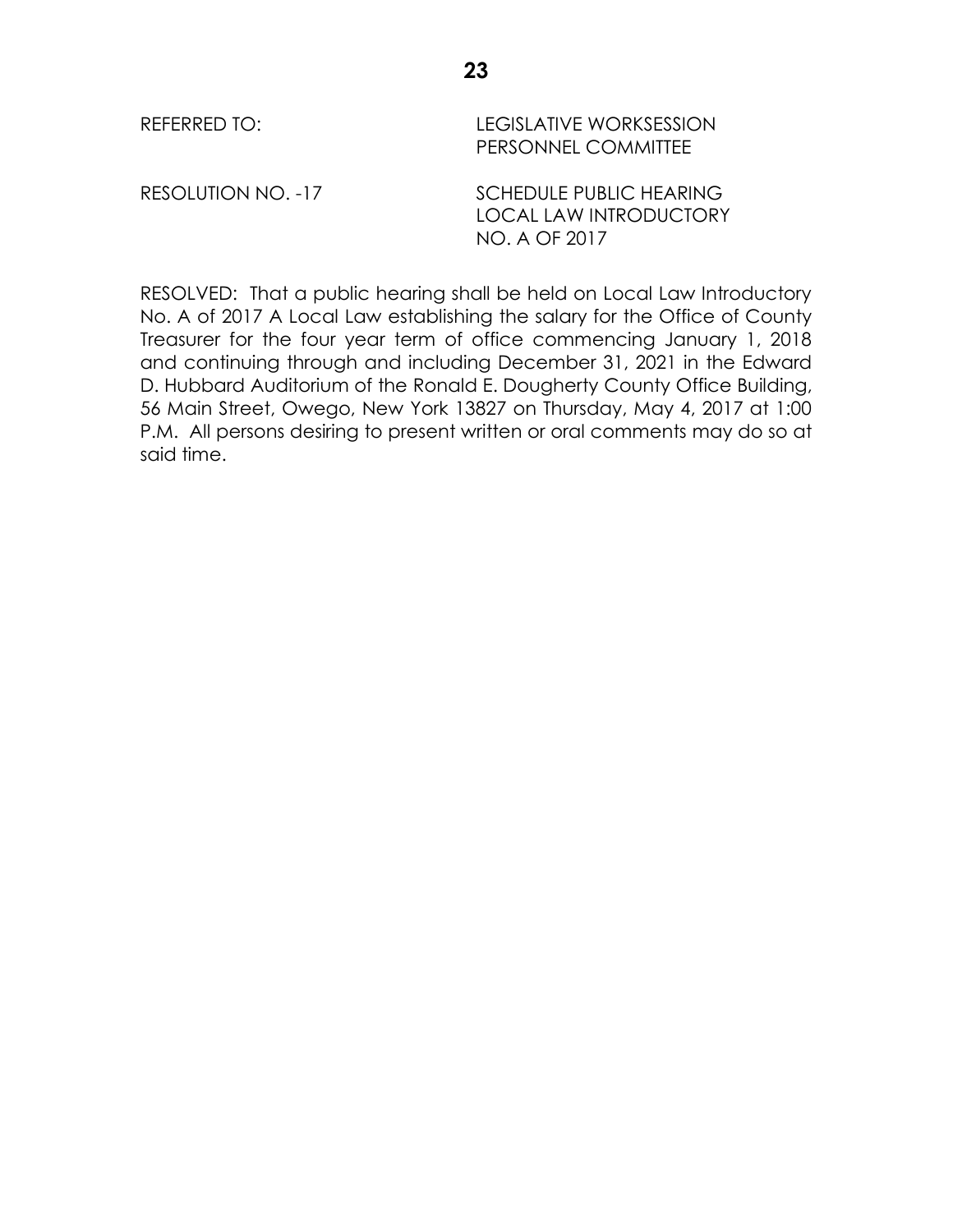REFERRED TO: LEGAL COMMITTEE PERSONNEL COMMITTEE

RESOLUTION NO. -17 RATIFY COLLECTIVE BARGAINING AGREEMENT WITH TIOGA COUNTY CORRECTIONS ASSOCIATION AND NATIONAL CORRECTIONAL EMPLOYEES UNION

WHEREAS: The current collective bargaining agreement between Tioga County and the Tioga County Corrections Association expired December 31, 2016; and

WHEREAS: Negotiation of a successor agreement began in August 2016; and

WHEREAS: The parties have reached a Tentative Agreement of the years 2017-2019; and

WHEREAS: The membership ratified the agreement on March 20, 2017; therefore be it

RESOLVED: That the Tioga County Legislature hereby ratifies the tentative contract for the years 2017-2019 retroactive to January 1, 2017; and be it further

RESOLVED: That the Chair of the Legislature is hereby authorized to sign the Agreement along with the Sheriff, as joint employers; and be it further

RESOLVED: That the Tioga County Legislature does hereby agree to implement the funds necessary to carry out the terms and provisions of said contract.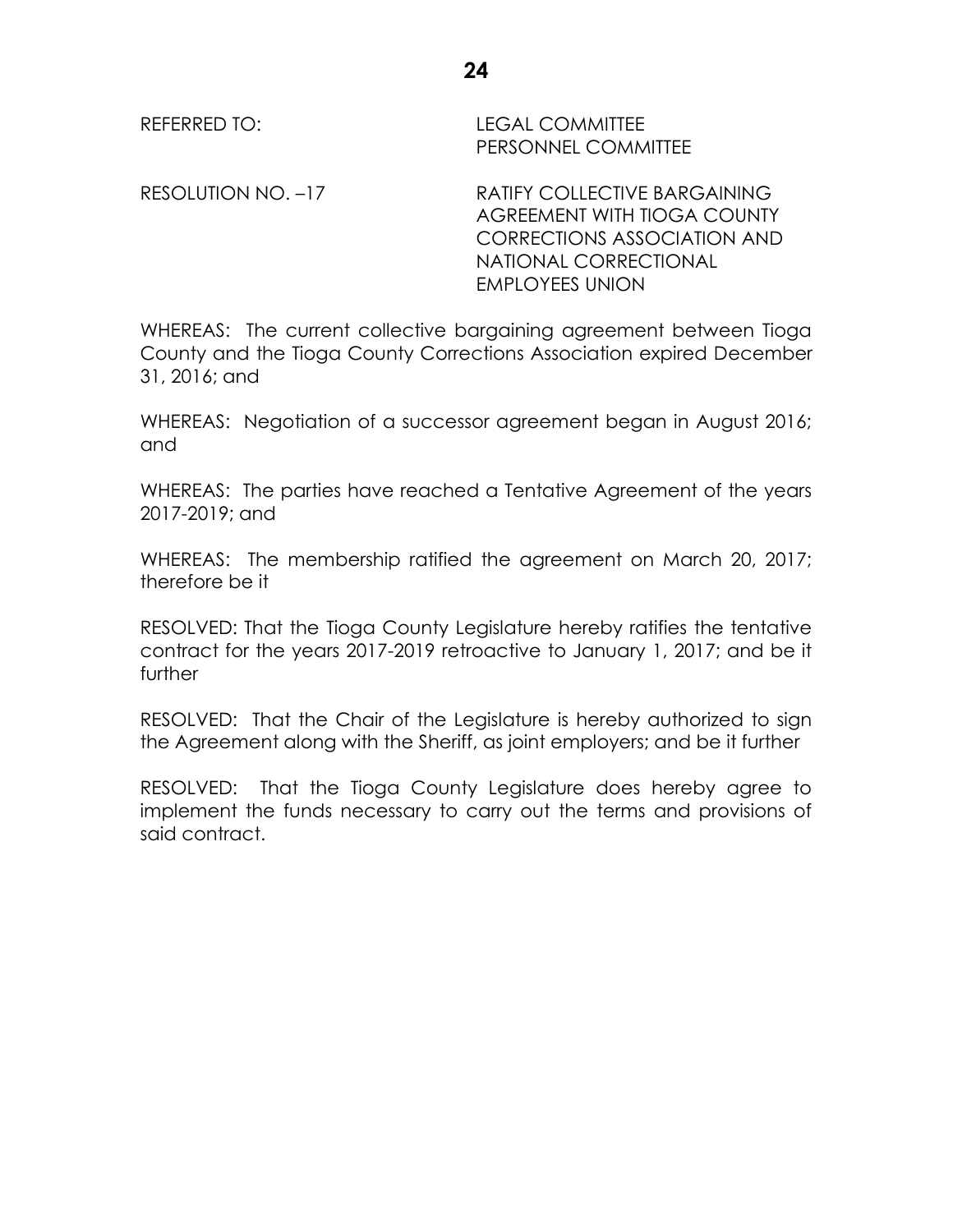| REFERRED TO:              | <b>HEALTH &amp; HUMAN SERVICES</b><br><b>COMMITTEE</b><br>PERSONNEL COMMITTEE                      |
|---------------------------|----------------------------------------------------------------------------------------------------|
| <b>RESOLUTION NO. -17</b> | AUTHORIZE APPOINTMENT OF<br>DEPUTY DIRECTOR OF PUBLIC<br><b>HEALTH</b><br>PUBLIC HEALTH DEPARTMENT |

WHEREAS: Legislative approval is required for any appointment to a non-union position within Tioga County; and

WHEREAS: The Deputy Director of Public Health position became vacant on December 31, 2016 and recruitment efforts have been made to backfill said vacancy; and

WHEREAS: The Director of Public Health has identified a qualified candidate who is willing and able to accept appointment; therefore be it

RESOLVED: That Susan Medina is appointed to the title of Deputy Director of Public Health at an annual, non-union salary of \$64,500 effective April 15, 2017; and be it further

RESOLVED: That Ms. Medina's appointment shall be provisional pending successful completion of civil service examination requirements and appointment from the appropriate eligible list.